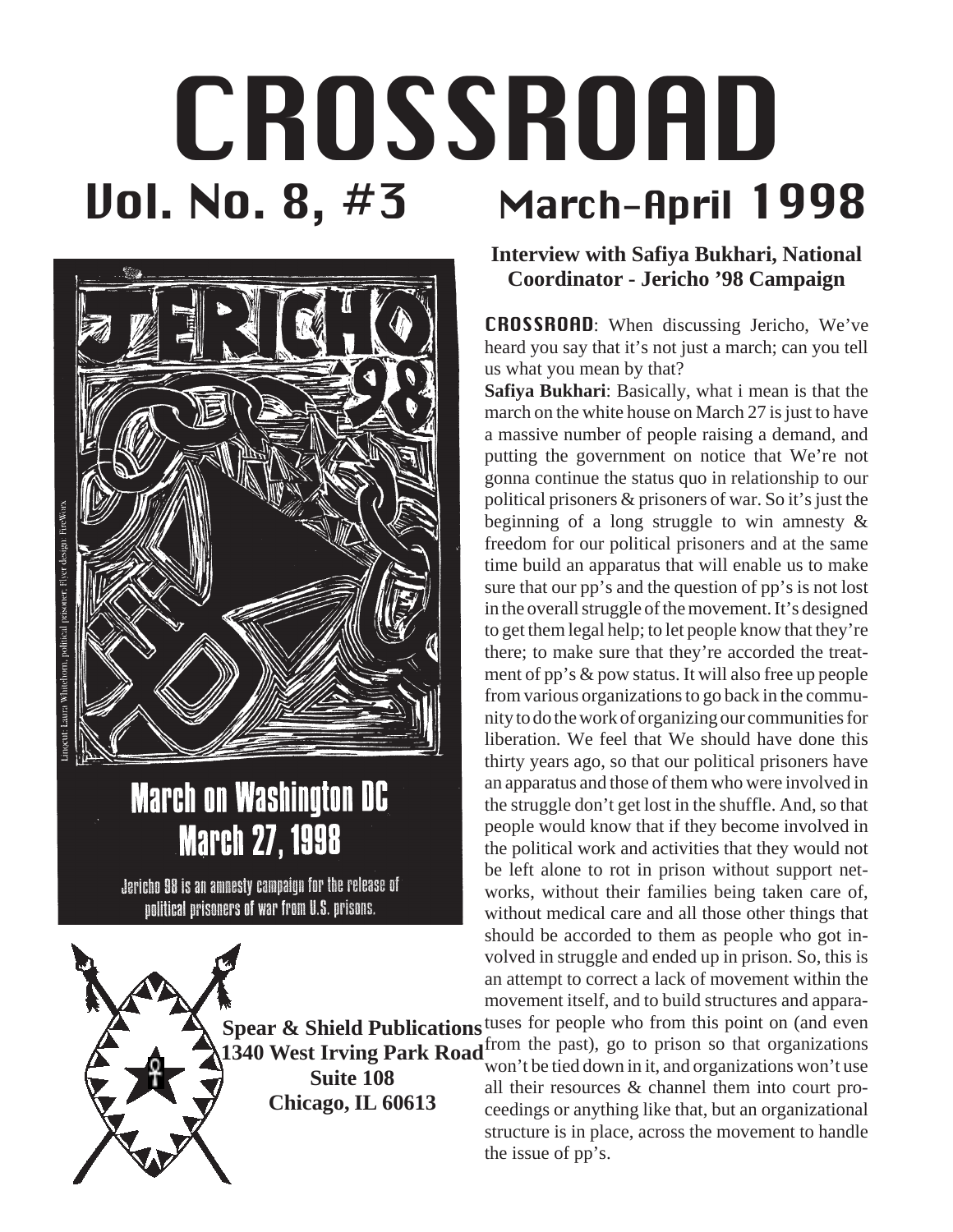**CR**: We also heard you speak of the need right now to have a strategic or a scientific approach to this whole question of political imprisonment. And We've got a situation where people around the country are saying, "well, the Jericho list is too small; there's a lot more pp's than are on the list", and We've even got folks saying that "everybody's a political prisoner." Could you tell us a little about your strategic vision and how you explain that?

**SB**: Well, first of all — We need to break the barrier, internationally, on the fact that political prisoners exist in this country. The united states government is consistently denying that pp's exist. As long as that barrier is not broken, We'll still have our people languishing in prison and not being accorded political prisoner status & treatment under international law that is governed by the universal declaration of human rights.

Secondly, We have to put our strongest foot forward in order to do this. So, like any other questions, We have to have strategies & tactics. We know that there is a difference between those people who went to jail as a result of their work on the street and their involvement in liberation struggles on the street and their cases from the very beginning started from that point of view — and they're still there. The campaign to neutralize our struggles through the use of the criminal justice system was a documented campaign started by the federal government. We can document it and take it back to 1968 in their letterhead memorandum, when they talked about neutralizing and imprisoning people even though the evidence is not there to support the crime that they're being charged with. So, they made a determination to use their criminal justice system to criminalize the struggles of oppressed peoples, and incarcerate them, and break the backs of organizations financially, as well as take away those people who made up the cadre of those organizations - leadership as well as soldiers - or cadre members within these organizations. And they did it well, because some of these people fell in the '60s and are still in prison today. And they also said that they wanted to make sure that the youth understood that it was more important, it was better for them to be a drug dealer, an entertainer, an athlete — anything — than to be a revolutionary. The crux of that is that our youth, over the last twenty years, are involved in anything else except revolutionary activities. They look at the fact that We didn't

do anything about our warriors, our fighters, our members of organizations who went to jail because of their political activities, and We left them there. So they internalize the idea, whether anybody told them or not, that if you get involved in this and you go to prison, you're stupid, because ain't nobody doing nothin about gettin' you out of prison, and nobody supportin' you while you in there and you languishin' in there — now the people don't even know you're there, and what you're there for.

So, Jericho is designed to raise the issues of



these people. Their cases from the very beginning were political. Once We push those through, and get the u.s. government to acknowledge the fact and the world to acknowledge the fact that these people are pp's, then We can open the door and bring other people through - but We have to have a scientific approach to this. We can't be waylaid by personalities, We can't be waylaid by emotions, or anything else, because as long as We continue to do

that & not put the struggle of our people in the front as more important than the individual cases, then We continue to lay ourselves open to not moving our struggle forward.

This is very important, 'cause the first thing the u.s. government will say if We put out a list with all of these people on it that claim to be political prisoners — they will look at those cases, and in the international arena they will make us look like laughing stocks because they'll pull out the case histories: "this person went to jail for rapin' the daughter of a neighbor", "this person went to jail for robbing a mom & pop store," "this person went to jail for shoplifting", or whatever. And the cases are there and there was nothing political about their history in the community and they can bring forth the people to show that there was nothing political about their history in the community. So even though if they became political in prison, the initial cases did not come from political activities on the street. And We know that there are people that became political in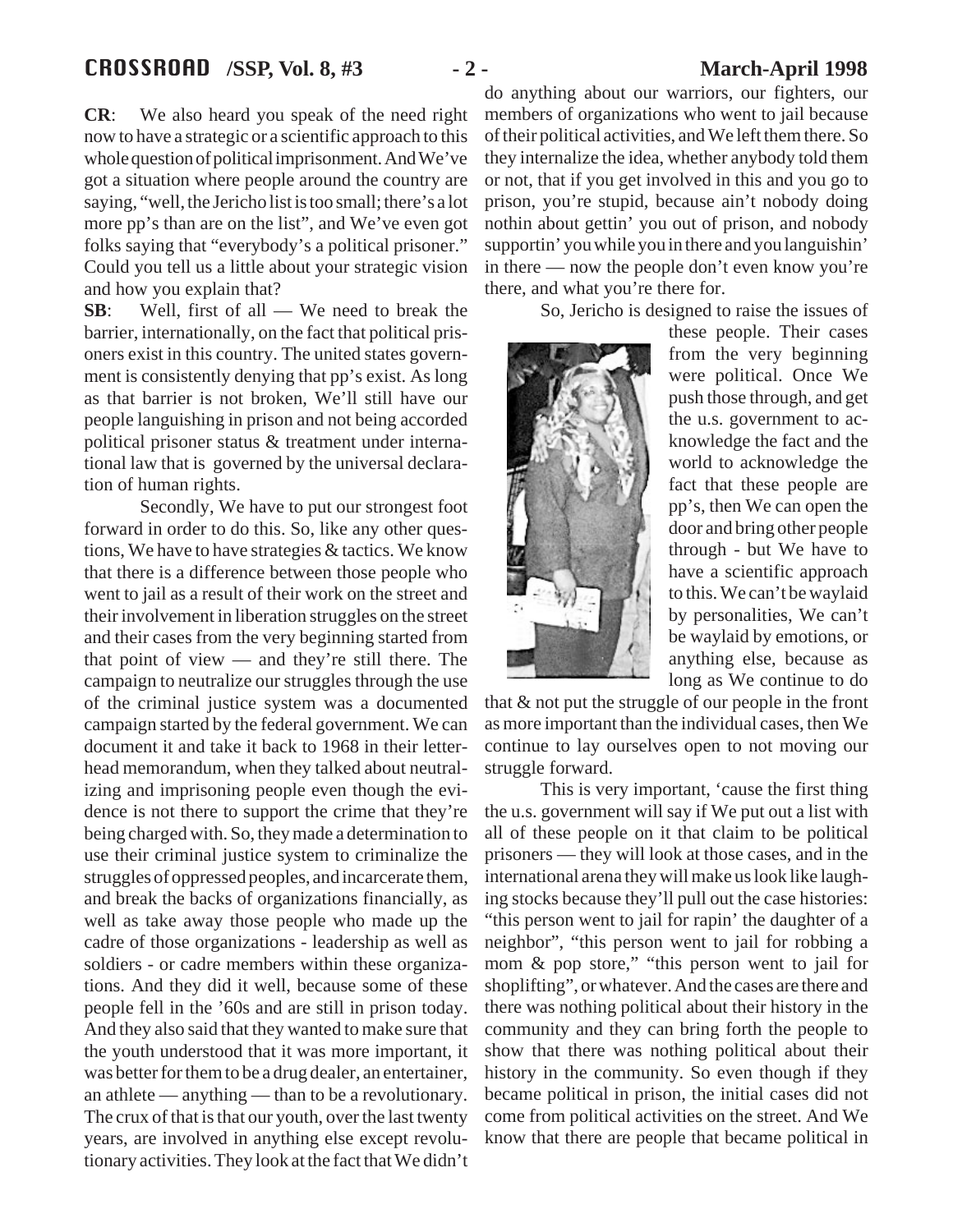# CROSSROAD **/SSP, Vol. 8, #3 - 3 - March-April 1998**

prison, but We also know that in order to break that wall of silence in this case is to begin by talking about those people — and the list could be two people if that's the only people that We could bring to the list! But We are able to bring over 60 people to this list that We can document are political prisoners.

So, the first strategy is to break down those walls around those people who went to prison as a result of their political beliefs & affiliations. Then, We have the second phase; once We do that, We open the door for all those people who became political behind the walls whose sentences have been lengthened, and whose sentences have been made hard, and who have been tortured and abused because of their political stands within the prison — that's another element that We have to deal with. But We have to deal with it systematically & strategically, and We can no longer deal emotionally when it comes to moving our struggle forward.

And the final phase is that prison industrial complex that they use as a revolving door, as slave labor — where they can't deal with chattel slavery anymore on the streets, so they deal with the only form of slavery they can deal with: "legitimate" involuntary servitude inside the prison camps as a result of convictions and for prison labor.

So, We understand the politics here but We also have the politics in the line where We can use it strategically. We can't be moved by people having problems with the fact that their name is not on the list. If they have a problem with it, they don't understand political science. They need to go back to class again to learn that you don't do a movement, you don't create a revolution just by emotions. You have to have a scientific analysis, and you have to have strategies & tactics.

**CR**: You're a first vice president of the Provisional Government - Republic of New Afrika (PG); Could you tell us a little bit more about the history of the PG in this arena, and why the PG felt that it was important at this time to work to build the Jericho campaign?

**SB**: Well, in the first place, We've been having Jerichos for the past ten years as part of New Afrikan Nation Day. Wherever it is, We've been dealing with Jericho marches. But it's been on a low level, and it hasn't been on the extent that We've organized this one. We feel that, as the PG-RNA, all of our relationships with the u.s. government is on a foreign affairs basis. So, when We talk about the freedom of our pp's & POW's, We take it from the point of view of one government approaching the other, with the amnesty question, and our pp's & POW's and We have to deal with negotiating their release under international law.

This year, one of the things that clinton has been talking about is the "race" question, and We have to deal with bringing everybody to the table to talk about the "race" issue. Our Minister of Foreign Affairs, Imari Obadele, is writing a letter for Jericho pointing out that before you can deal with any of that, We have to negotiate the release of our pp's & POW's. Because if you're saying that you want to resolve this issue, then let's start it from the basis that over these last years, you have been keeping our people incarcerated; not just citizens of the Republic of New Afrika, but our allies among the Indigenous people, the Puerto Rican people on the colonialism issue, and our white allies - north american antiimperialists, so We have to talk about the issue of freedom for these political prisoners.

With the release of geronimo ji Jaga, and the release of Dhoruba Bin-Wahad, We can't continue to let all these years pass without this issue being brought to the forefront. This is also the thirtieth anniversary of the founding of the Provisional Government, so in our 30th year a part of that whole work is of bringing that issue to the forefront. The PG has had a position on the freedom of our pp's & POW's for the longest; We just felt that it was time to raise the issue, and not just with the u.s. government, but for the Organization of African Unity & the other organizations; and in Geneva before the UN Commission on Human Rights. We can no longer allow the status quo to continue, as it has for the last umpteen years.

**CR**: Over the years there's been a lot of freedom campaigns developed around individuals and their cases. We heard you talk about the Jericho being an impetus to consolidate these movements and then create a national legal defense fund. Can you tell us a little about that?

**SB:** i think that's where you go back to the issues where We have all of these political prisoners. Some of them don't have attorneys; some of them have defense committees with one or two people in it usually the wife & the wife's best friend or something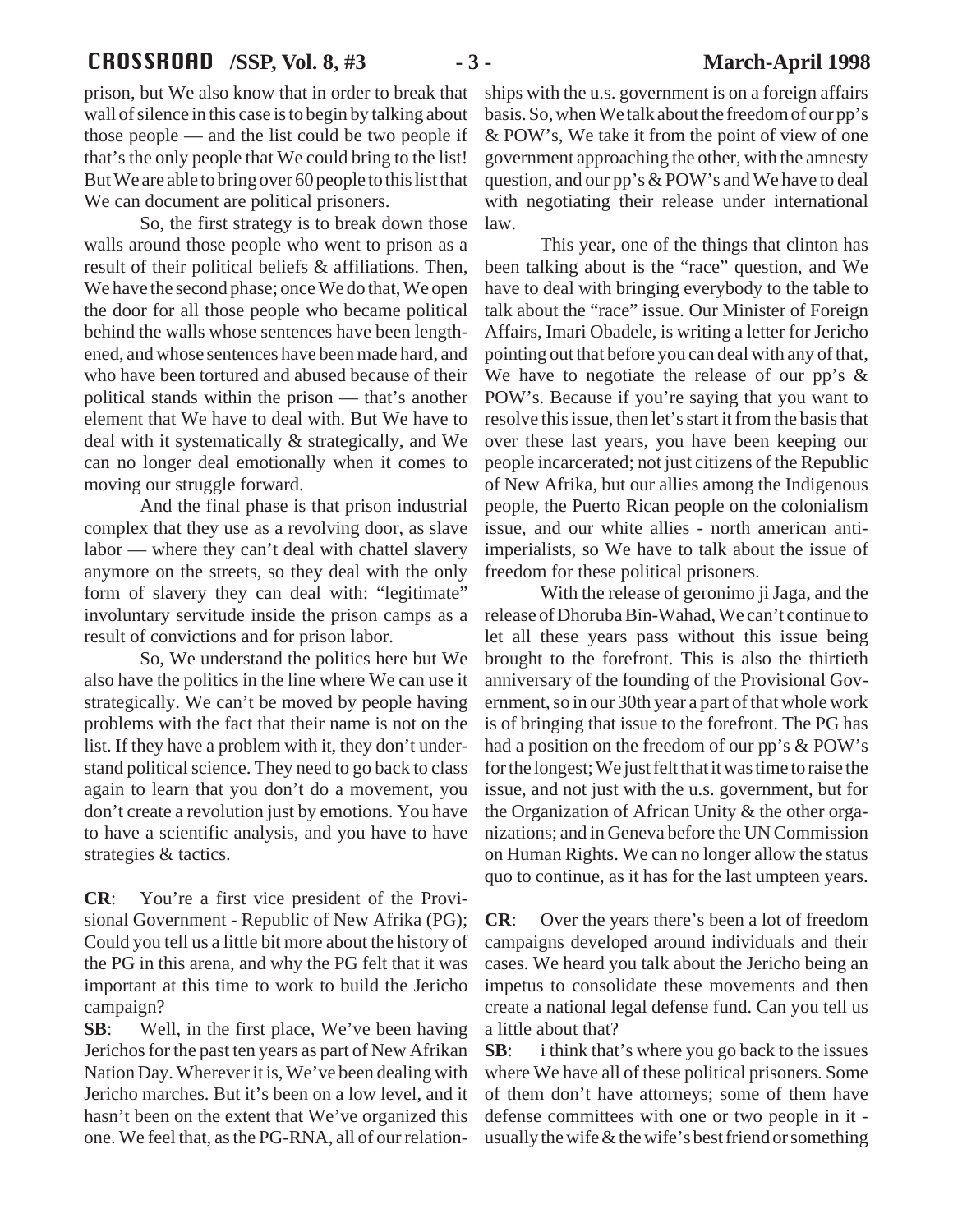# CROSSROAD **/SSP, Vol. 8, #3 - 4 - March-April 1998**

like that - and those are defense committees. And then, you have some individuals like geronimo ji Jaga and Mumia Abu-Jamal, who have national committees and all the energies are there. Then, you have people with no defense committees, whose names are not even known, just sitting there rotting in prison. And so, these little committees, every now and then you have them doing a lot of work or doing what they can, but We're still not making any movement. So, with Jericho, We felt that We can no longer do one or two political prisoners at a time, and get them out of prison in ten or seven year intervals that We had to find a way to deal with the whole issue of pp's so that all the pp's can be dealt with; they can know that there is a unity of purpose here; and that We move forward as a whole to get them out as a whole. And at the same time, if new people go to prison, there's something to deal with them from jump street.

Notice We're not saying that those small defense committees should not be there; because you're always gonna have the need for people in local areas to deal with local cases, but at the same time, We need to maximize our resources around all of them, and not drain resources around one individual. If We could move forward as a movement, that is better for us, than continuing to be fragmented and disunified and not making the maximum use of the people that We have at our disposal. That's what Jericho is all about. So with a national legal defense fund coming out of Jericho, We can make sure that those are available for all pp's, that there's adequate medical care for all pp's, that when something happens to a PP, We can make sure a lawyer or someone is dispatched to visit them so that the government will know they can't brutalize, they can't torture, they can't murder a PP without someone knowing what's going on. So, if We have an organization structured to handle all of that, then all of us are better off for it. Then, if that's being taken care of, then We can deal with moving forward without fear and deal with organizing in all the other arenas because if something happens, and We get a political prisoner out of any of those arenas, then there's a mechanism, a structure to handle the situation with those pp's.

**CR**: Could you speak a little about the future of Jericho after the march, and then relate that to getting back to, or freeing up people to do the work in the communities like what We're 'sposed to be doing in the first place?

**SB**: Well, very clearly the attack on the movement - the concerted attack by the government on the various movements and their decision to imprison leadership in the movement and drain our resources through all of these trials all over the country - made a lot of us, in defense against these criminal attacks on the organizations, defendants. A lot of our actions went into keepin' courtrooms packed, and keepin' funds goin' to make sure that the money's there to pay lawyers. That made it almost impossible for us to do that and at the same time continue the organizin' around decent housing and quality education and the homelessness issues — all those issues that were part of our struggles in our community that helped us educate our people to what the situation is. Invariably, the leadership was taken off into the prisons and building the support mechanisms around these prison struggles kept us away from working around the everyday issues that We were utilizing to organize our people.

What Jericho will do, what We envision it doing is putting together one apparatus with people whose work is around the issue of pp's, and freeing up the organizations to go back into the communities to do the work of educating & organizing our people. So whereas before, the whole organization either made the decision to organize in the community and therefore neglect the issue of pp's or they made the decision to do the support work around pp's & neglected the work in the community. There was never a way that you could fuse both of them and deal with it. Jericho allows you to have two or three people out of your organization whose work is around pp's because they're working on a national basis with an organization or apparatus designed to do that particular work so you're maximizing the work that's being done, and allows the rest of the organization to deal with the issues that will further the movements in the communities. That's what We envision happening. Not only do We envision it happening like that, We intend to have a conference following the Jericho march to bring all these Jericho organizing committees together to determine & strategize how to take this from a concept to actuality.

**CR**: You also spoke about the stuff you've learned during your travels around the empire talking about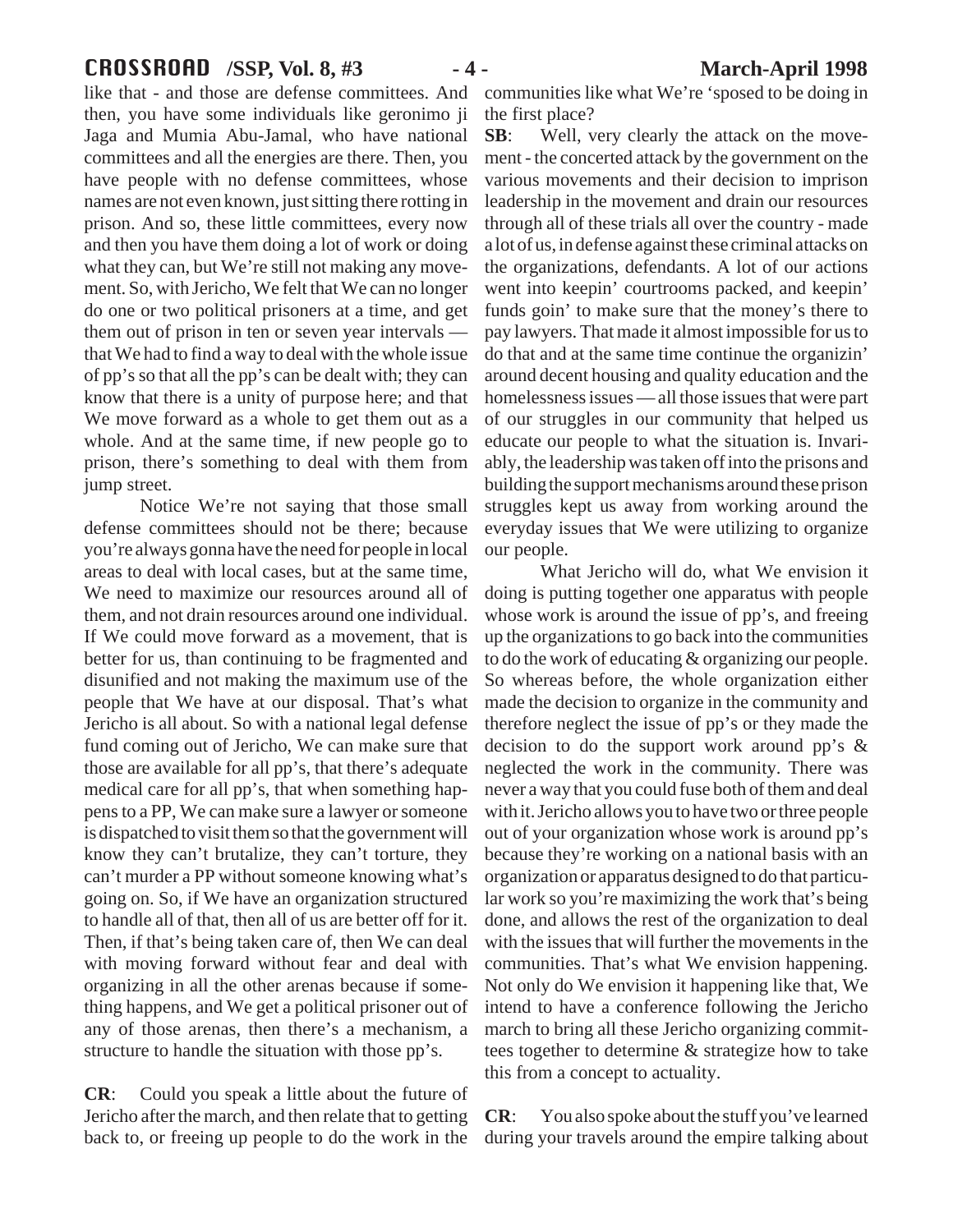# CROSSROAD **/SSP, Vol. 8, #3 - 5 - March-April 1998**

Jericho, and that a lot of people are "coming out of the woodwork". Can you tell us about the experience with the church? You spoke of a church organizing pamphlet?

**SB**: Well, not just a pamphlet, it was a Jericho sermon preached in Louisiana on Jericho. It was dynamite! He preached the Christian Jericho sermon, then he talked about how Christians have abdicated their responsibility to free the prisoners. He talked about Mumia, geronimo and he talked about the Jericho that the people have to wage now to go into the prisons to free the political prisoners - to free the captured!



To have a minister recognize this and enunciate it so well — the concept of Jericho & Joshua in the bible days and the Jericho that has to take place these days — he did a lot in order to make the connection and the understanding. We've been sending that pamphlet to others and they've been relating to it. And part of the Jericho is organizing the churches, and We have a person whose whole job is to organize the churches around Jericho. We're not just looking to organize people who are already into pp's, but to educate & organize everybody. It's become clear to us that We've made a mistake in the past of just talking to those people who were already organized; now, We can't make that mistake, as organizers We have to talk to everybody. At every level, the info has to be brought to everybody - what they do with it after that, it's on them - but We have to bring it to everybody.

**CR**: You all just finished having a women's brunch; could you tell us a little about the significance & importance of that; not just for the Jericho work, but for revolutionary struggle in general?

**SB:** i think that the significance of the women's brunch was that there's a lot of things that went down in the past, in terms of the role of women in our struggle. One of the things that's very clear is that the work around pp's, the work around a lot of aspects of our movement has been done by women. Women are the people who are doing most of the work, but they have been vilified, they've been told that "their place is this", and they have been lacking in the self-esteem to take their place, and to take responsibility, and to be able to make those decisions necessary to move our struggle forward, even though they've been doing the work all the time.

So what in fact came out at the women's brunch was that We're doing the work. We can't allow anybody to say to us that We can't make those decisions, and that We're 2nd place in this struggle because We can do this - *We've been doing this!* We have to be very clear on the fact that We're doing it and We'll continue to do it, and We're capable of handling it.

i'd also like to say that every one of us - every one of us, no matter what's happenin' out there in the streets - women are involved in it. Because they're our sons & our daughters who are being victimized in this. Even the pp's, regardless of whether they are man or woman, they're the daughters  $\&$  sons of women.

So, We have more at stake than anybody. We can't allow ourselves to be intimidated by the people, especially men, saying that this is not our place, and that We can't do this and We have to listen to the decisions they make, when sometimes — and the very reality of it is — the bad decisions that have brought us to the place We are at have been made by men, you know - because of egos and everything else. We are in a situation where We have to take responsibility. If We're scared to take responsibility because of some kind of relationship We have or may not have, then there's a problem there. There's a problem there because We have taken on - in our movements - the biggest enemy of human beings in the world which is the u.s. system of capitalism. Once We take on the system, and We're scared to take on our relationships, problems in relationships, and problems in how people deal with each other in an organizational framework, then there really is a problem because it builds up animosity, it builds up lack of trust, it builds up all of that stuff — and We have to take it on. The little problem now is in danger of becoming a major problem later on. So, to just begin to address that issue as women frees us up to deal with the bigger issue.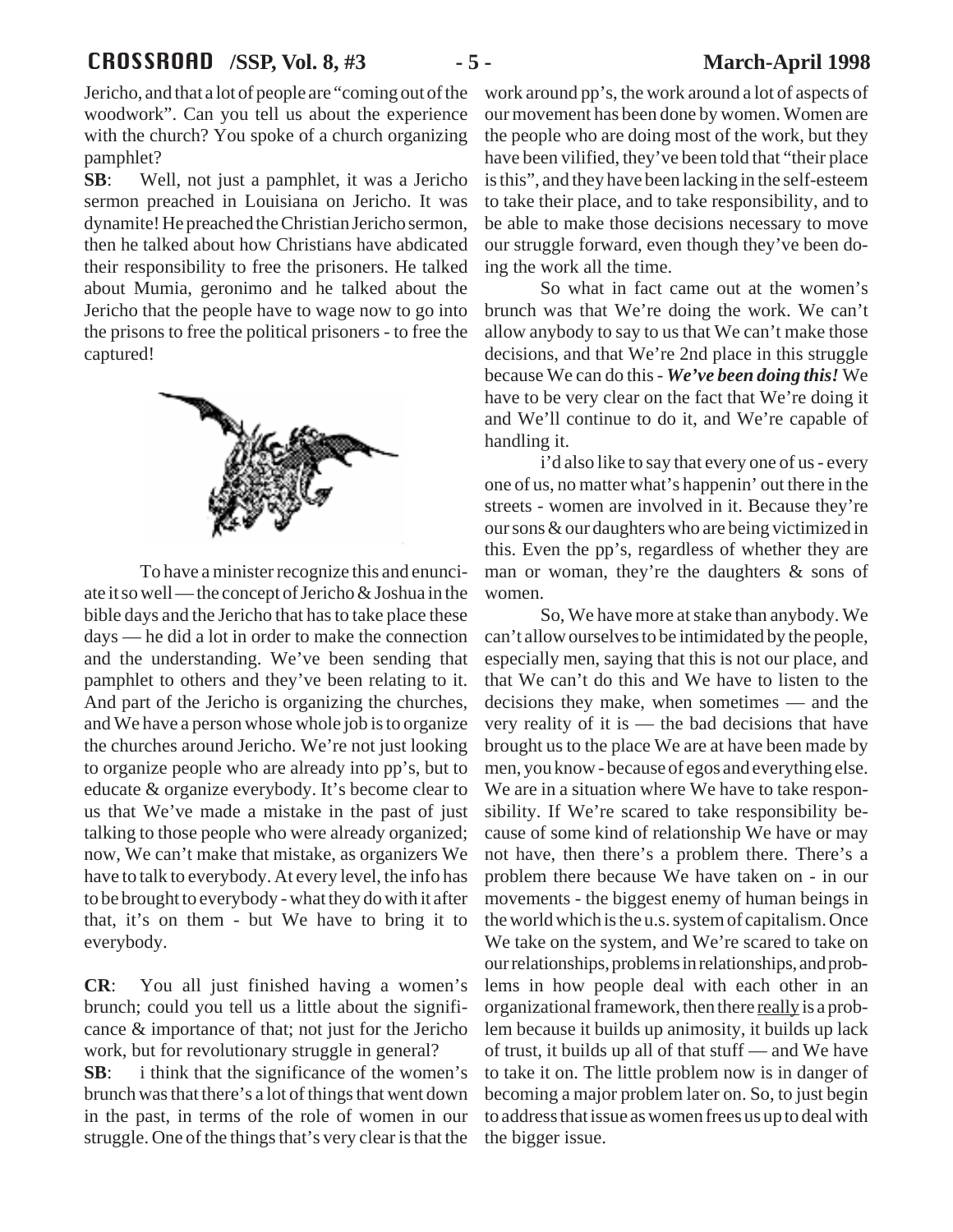**CR**: Regarding armed actions, are there certain jobs that women should just leave to men, or should women just "get in where they fit in"?

**SB**: We need to get in where We fit in; some brothers can't do that job either. Whoever's qualified to do it - male or female - do the job. You do what you are qualified to do & and what you're capable of doing. If the brother is not qualified for anything but babysitting, he babysits. If the sister is qualified to do the armed action, then she does the action. That's been a task. We can go back to Harriet Tubman. Remember in the underground railroad, and the brother didn't wanna go and she told him, "you gon' go, you goin' away from here!" And she kept a gun to their head 'til she got 'em to freedom. Now, the brother didn't wanna go, he was scared. We have examples of sisters doing the same job as men in all areas. So, there's no gender-specific qualifications. People want you to believe that there are genderspecific qualifications, but there are not!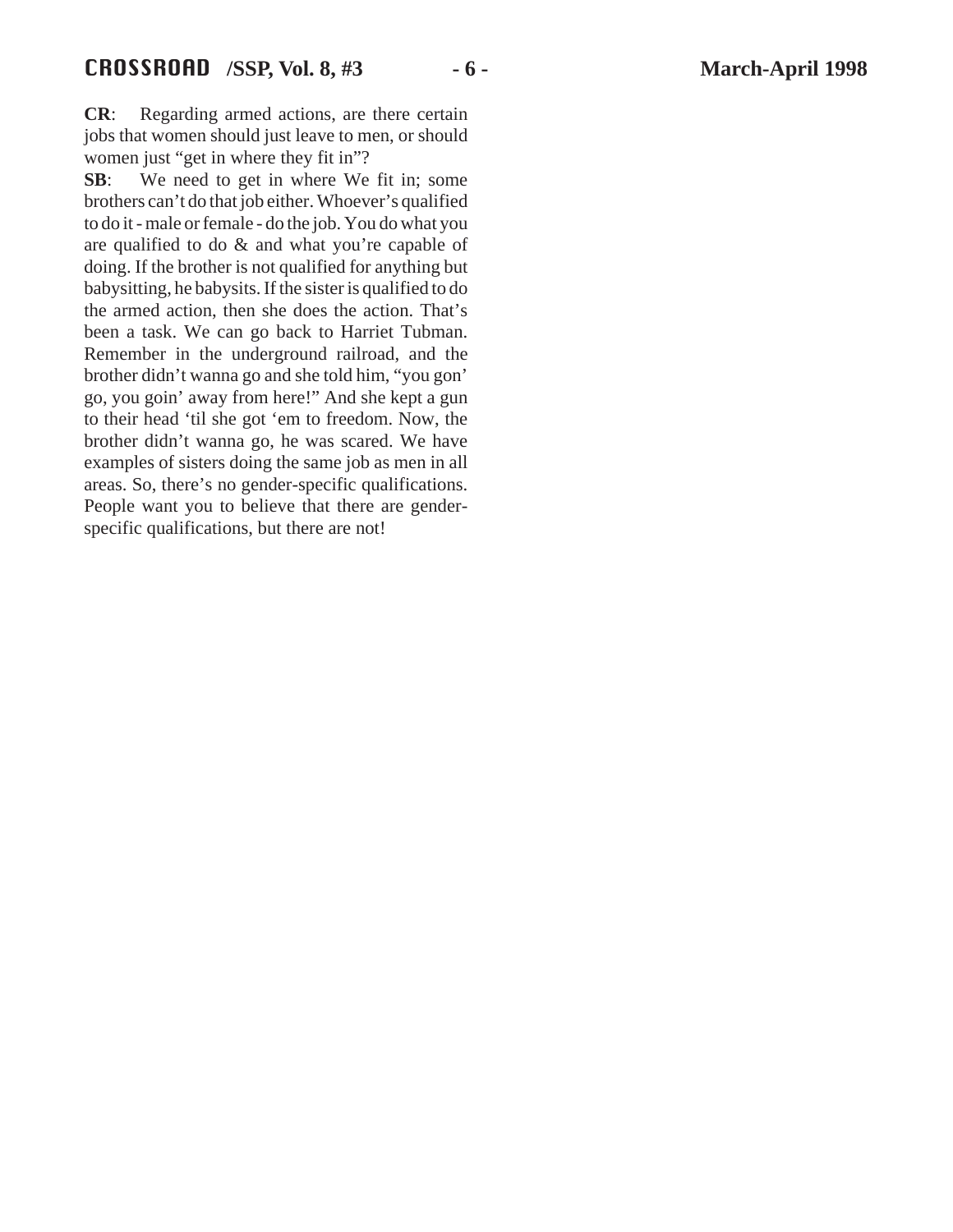# CROSSROAD **/SSP, Vol. 8, #3 - 7 - March-April 1998 Which Way for New Afrikan Youth? Empowerment or Genocide!**

New Afrikans need to understand that capitalism as an economic system is in its dying stages or descending line of development. As capitalism enters its final stages of crisis and decline, New Afrikans can only expect their economic condition to become worse, living in a permanent state of depression or economic genocide. The economic genocide is combined with a political genocide or strategy of the U.S. capitalist class (state/government) to destroy the New Afrikan community.

# **A. The political strategy of the state to destroy the New Afrikan community**

It has come to public light that the US. federal government had a political and military strategy to destroy the New Afrikan community. This was revealed in the Church senate committee hearings on intelligence agency's abuse against citizens. These hearings came into existence as a result of revelations of the "Watergate" conspiracy. COINTELPRO was a code name for the FBI's counter-intelligence program which concentrated mainly on the black liberation movement in the 1960's and 70's. If one studies the history of America, New Afrikan mass upsurge usually serves as a catalyst for every mass movement for social change.

The desegregation movement of the 1950's set the stage for the Civil Rights, Black Power and Anti-war movements of the 1960's and 1970's. These movements mobilized approximately 5 million in one way or another against the policies of the U.S. government. By the mid-60's masses of New Afrikans no longer believed that self determination could be achieved under capitalism and believed the 'U.S. government was the cause of their oppression. As one million New Afrikans burst forth in a collective flame torching American cities 1964-1968, the United States government began to view New Afrikans as a political and military threat. In the halls of congress, representatives were talking about the guerrilla war at home while the same government waged a counter-guerrilla war against the people in Vietnam.

It was at this time that the U.S. federal government instituted a program to destroy the very fiber of the New Afrikan community. First, the Johnson administration started the war on poverty program which was nothing but an, internal "pacification" program. Under the pacification program a layer of mis-leaders was created in the New Afrikan community. Rebellious youth were given do-nothing jobs, grants or scholarships to attend white universities away from the inner city.

During this period the U.S. state attacked revolutionary black organizations using local and state authorities to jail and murder their members. Co-optation and all means of deception were used to destroy the black liberation movement. Drugs were flooded into urban New Afrikan communities to destroy the "moral fiber" and "resistance mood" of the New Afrikan community.

During the Reagan years (1980-1988), the New Afrikan community was flooded with crack, cocaine and black

youth were being used to sell drugs in order to keep them from participating in social action against the system. At the same time, Oliver North and the National Security Council devised a plan to put 21 million New Afrikans in concentration camps should the New Afrikan community revolt during the time U.S. imperialism was oppressing in Central America (Iran-Contragate). The U.S. monopoly capitalist class concentrated the drug culture on the youth, the potential "freedom fighters" of the black liberation movement. Black youth help sustain the capitalist system as billions of dollars are laundered back into the hands of legal capitalists. It is estimated that 100 billion dollars in profits is made from the illegal trade in cocaine.

New Afrikan youth will constitute 1/3 of the U.S. labor force in the year 2000. What to do with this excess labor force has a lot to do with the U.S. governments policy of genocide against New Afrikan youth.

> It is clear that this Administration's anti-communist goals supersede our real national interest, including stopping drugs. Also, the Iran-contra scandal has increasingly revealed the direct link between the U.S. government and the biggest drug cartels in Central America. The list of those involved in this conspiracy is quite long and shows some direct and indirect involvement with so-called heroes like Oliver North and George Bush, who was then vice president. [Jarvis Tyner, "The Drug Epidemic, Cause, Effect and Cure", *Political Affairs,* June 1989, p.7]

From 1968 to 1978 through its counter-insurgency plan the U.S. government instituted a plan that New Afrikan youth would never rebel again and from 1978 to the present has been waging a war of genocide against them. The most conspicuous symptoms of decadence in modern capitalist society is the uncontrolled and escalating use of narcotics by more and more people and in more dangerous forms. [Victor Perlo, "Super Profits and Crises," Modern U.S. Capitalism (New York: International Publishers, 1988], p. 18]

Though the reactionary sector of the capitalist class engages in "low intensity" wars (supporting CONTRAS), it has been decided that outright wars of imperialist aggression are too costly in finance, lost prestige and the possibility of causing an internal anti-war movement.

U.S. imperialism is in a period of economic stagnation and has no other choice but to wring more profit from its domestic multi-national working-class by driving down wages, union busting, ruining the working-class regardless of race and exterminating young sectors of the present and future New Afrikan working class through a very sophisticated war of genocide. Subtle "hidden" genocide is the policy the capitalist ruling class is taking to solve the industrial reserve army "unemployed" minority problem. This is why drugs are flooded to inner city youth: to eliminate them from the labor market and to eliminate "future" New Afrikan leadership. Drug users of dirty needles help transmit AIDS in the inner-city and, at the same time due to imprisonment, mis-education and the rising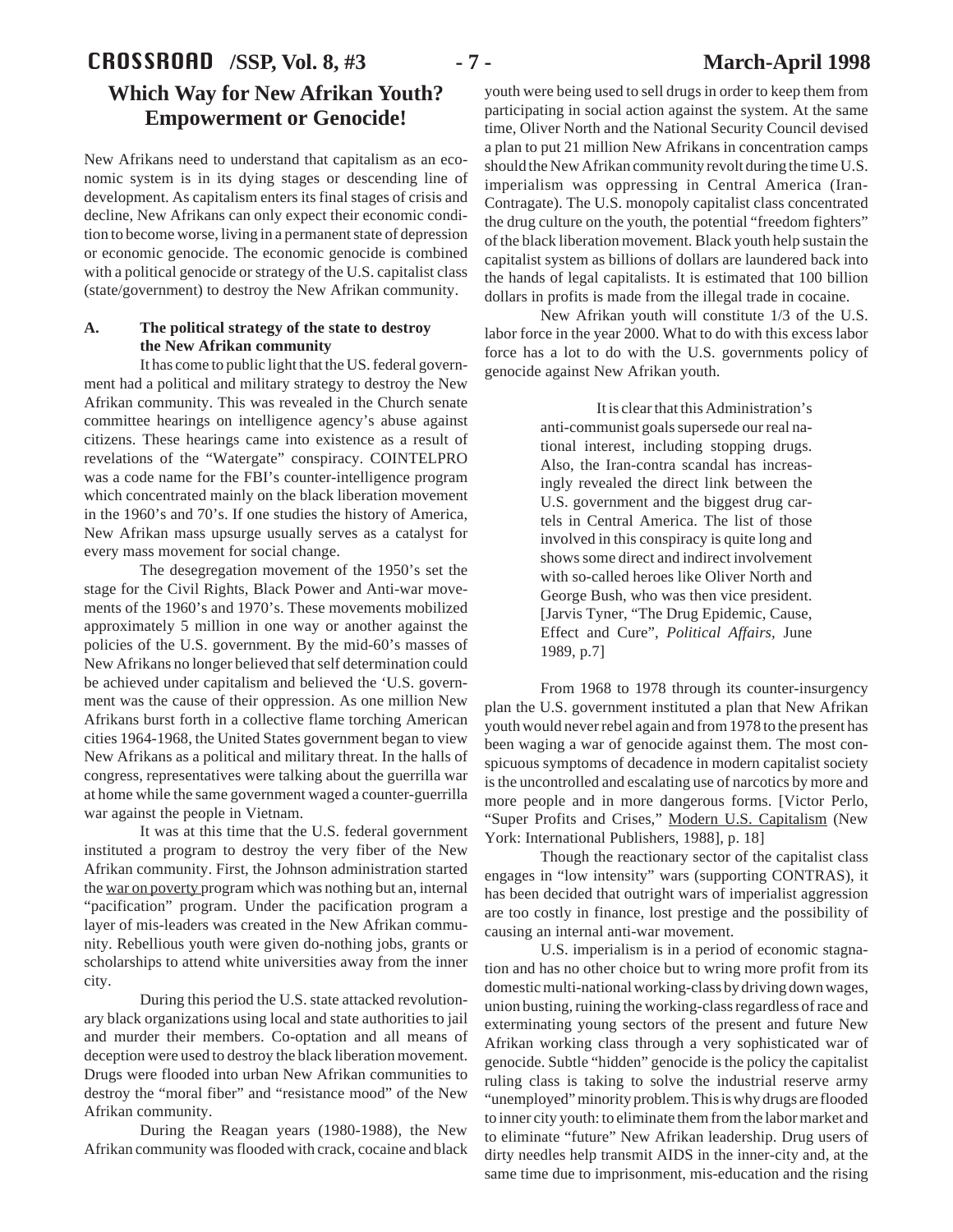cost of education, young New Afrikan males are an endangered species in higher education and in the community.

If the present trends are not reversed or struggled against, New Afrikans may face near - extinction during the 21st century. New Afrikans, particularly youth, must build a new mass civil disobedience (resistance) movement against the rightward drift to fascism now or suffer the consequences in the future.



### **B. Alienation of New Afrikan youth**

In the present period two generations of New Afrikan youth have grown up under the aura of defeat, internal strife, confusion and division in the black liberation movement. This has lead to an

alienation of New Afrikan people. Growing up under the purposeful lie that "things are getting better" and "the struggle is over, blacks are achieving integration", New Afrikan youth are lost as to their "social purpose".

New Afrikan youth in particular and New Afrikan people in general are facing a serious crisis in this period. New Afrikan youth have lost a sense of mission and the historical vision of living to improve the condition of racial advancement until we can achieve liberation. The old saying you are either part of the problem or part of the solution rings more true today; as much as 46% of the adult New Afrikan male population is not in the labor force.

In 1960, 75% of all New Afrikan males were employed. In 1984 only 54% of all New Afrikan males were employed. Though New Afrikan men represent 5.8% of the total U.S. population, New Afrikan men make up about 43% of the prison population of 750,000. There are more New Afrikan males 16-24 years of age in prison than in college. The New Afrikan male high school drop out rate is 60 to 70%. The majority of all New Afrikan prisoners have less than an 11th grade education. In 1980, one of five New Afrikan male teenagers was unable to read at the fourth grade level; this disqualifies them from entry level jobs, apprenticeship programs or military service. But few are talking about quality education or New Afrikan studies in the Jr. high and high schools to motivate these "hard core" inner city New Afrikan males to learn to read.

> Data from the Washington-based Children's Defense Fund show that black males 20 to 24 years of age who had not graduated from high school had mere earnings of only \$2,825 in 1984, compared to \$7,674 for young white males who had not completed high school. (Simms, 1988, p.7)

New Afrikan youth, particularly young New Afrikan males are "cracking out" and dropping out of high school when in another five years an undergraduate college degree will be the basic requirement for an entry level job.

Black college graduates' real incomes, adjusted for inflation jumped 6.5 percent between 1973 and 1986. During the same thirteen year period, black high school graduates lost 44% of their real earning power, young black males with college degrees have unemployment rates of 6 to 8 percent; young black males who drop out of high school have jobless rates of 33 percent and above. (Marable, 1988, p.9)

Through their dis-orientation, New Afrikan youth are helping the capitalist system in their own genocide. New Afrikan youth represent one fifth of the youth population but they account for close to one third of the juvenile arrests for felony offenses. Young New Afrikans are dying from AIDS. Heterosexual intravenous drug users make up 1/3 of the AIDS cases. Black on Black crime usually stems from the drug traffic. Homicide is the leading cause of death among young New Afrikan males. A young New Afrikan male has a 1 in 21 chance of being murdered before he reaches the age of 21, primarily by a gun fired by another New Afrikan male. (Gibbs, 1988, Plain Dealer)

This shows us We still hate ourselves and are helping our oppressors in the genocide (extermination) of our own people just when liberation is in sight. New Afrikan youth need to start a resistance movement in our community against drugs that are flooded into our community by the white racist U.S. ruling class.

In order to fight against the trend of genocide as a governmental policy and self destruction due to mis-education and media psychological genocide, New Afrikan youth need to adopt a "liberation philosophy" and begin to demand reparations, repayment for the crimes committed against us. The revolution was not over at the end of the sixties; the real revolution, the socialist revolution to change the entire economic system where everybody has a fair share is just beginning. New Afrikan youth, whose unemployment rates range from 40% to 60% (three times higher than in 1960), need to be in the vanguard for socialist revolution, national liberation and self determination in America. The unemployment rate for New Afrikan teenagers was 34.7% in 1987, and the rate for New Afrikans between the ages of 20 and 24 was 21.8%. These compared with rates of 14.4% for white teens and 8.0% for whites in their early 20's.

> Only one-quarter of all black teenagers 16 to 19 of age had jobs for some period during 1987, compared with nearly one half of all white teenagers. About 1.4 million or just over one-half of black youth aged 20 to 24 were employed at some time in the year, while three quarters of the whites in that age group held jobs.

> BLS data also reveal that nearly two thirds of black teenage males did not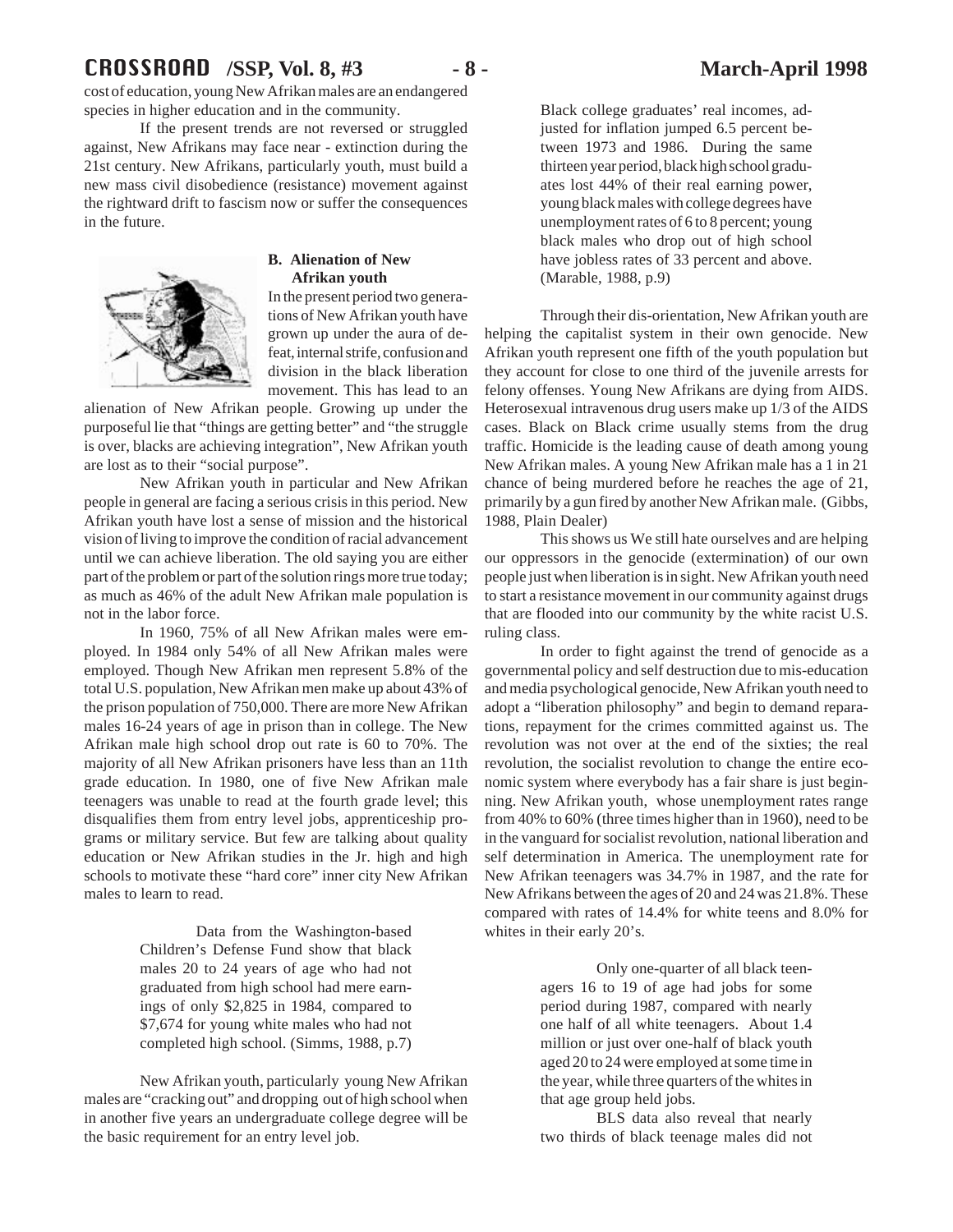# CROSSROAD **/SSP, Vol. 8, #3 - 9 - March-April 1998**

work at all during 1986, compared to only one-third of white teenage males and one half of Hispanic teenage males. And close to one-quarter of black males between the ages of 20 and 24 were jobless the entire year; while less than one-tenth of white males in that age group reported not working... (Simms, op. cit., p.6)

But everything is not just centered around young New Afrikan males. A greater percentage of New Afrikan teenage females drop out of high school due to pregnancy, on a nationwide basis, than New Afrikan females who graduate from college in the same year.

In the descending line of development of capitalism, the US. capitalists must find ways to reduce the industrial reserve army because many white's will begin to join the ranks of the under or unemployed; the homeless, "working poor" or so called "underclass". Forecasts estimate that in the year 2000 New Afrikans will constitute more than 17% of the American labor force. Also New Afrikans and Chicanos will constitute 30% of the U.S. population. So in the descending line of development of capitalism, the U.S. ruling class has initiated a policy of genocide which is concentrated on New Afrikan youth, the future generations and leadership of Black America.

In the next 12 years it is estimated there will be a 38% growth in opportunities for technicians and related support workers while executive, administrative, and managerial categories are expected to grow by 29% and jobs in professional categories are expected to expand by only 19%. This shows that the real projected job growth rate will be in jobs requiring 1 to 6 years of college education. New Afrikan youth stay in school.

At the same time, more New Afrikan high school graduates, due to the high cost of a college education are not entering college. In 1986 New Afrikans were 13.8% of the high school graduates while they were only 9.4% of college freshmen. As of 1988 only one-quarter of New Afrikan high school graduates 18 to 24 years of age are in college compared to over a third of white high school graduates and the gap between New Afrikan and white college entrants is now larger than it has been in 20 years. The situation is still more critical for New Afrikan males. In 1976, 34% of all New Afrikan high school graduates entered college immediately; by 1985 the figure had declined to 26%.

According to the U.S. Census Bureau, there are 769,000 New Afrikan women age 25-54 with four or more years of college but only 633,000 New Afrikan men in this age group with comparable education. From 1989 to 1984 the total number of New Afrikan women in college declined only slightly from 539,059 to 529,089 but the figure for New Afrikan males declined by 25,300 down to 368,089. The current ratio of New Afrikan males to females in the nation's colleges is 30 males to every 70 females.

New Afrikan youth reaching adolescence (13-18) face a cultural crisis. Living in the inner city, they experience a dual reality or develop a dual consciousness; one of a black sub (street) culture and the other an Anglo-American capitalist

(establishment) culture. New Afrikan youth often develop a rebelliousness to what they consider authority. Alienated to the educational process they engage in anti-social acts. Unlike the youth of the 1960's and 1970's who participated in the political civil rights and black power movements to bring structural change to their communities for the betterment of all New Afrikan people, New Afrikan youth of today do not channel their frustration and anger in a positive way and display it in individual acts of social anarchy. Inner city adolescents are under strong peer pressure to socialize in the sub (street) culture which is viewed as anti-establishment. The objective reality of high unemployment among New Afrikan men in the New Afrikan community is relegating many unskilled labor into a permanent underclass; this serves to induce city youth with a negative attitude toward personal achievement in the Anglo-American capitalist society to develop low self-esteem. Coupled with the alcohol/drug street culture and it's antiestablishment figures (such as lumpen drug pushers, prostitutes, stick up men, hustlers, and pimps who New Afrikan youth see everyday having money), this makes them successful images in the minds of youth. This becomes a strong deterrent, in the minds of New Afrikan youth towards striving for working class status or to become part of the proletariat in capitalist America.

Much of the alienation towards working class socialization expresses itself in the organization of New Afrikan youth gangs. Gangs provide self-esteem for its participants and are the center of anti-social and anti working class acts. Almost every New Afrikan community has gangs. Gangs develop because New Afrikan youth have little if any labor mobility in a racist capitalist system. New Afrikan youth have no room for expression. They have no image of manhood or womanhood that they can identify with. New Afrikan youth unconsciously know that they are not part of the white capitalist world. In the street culture, the gang represents organization, identity and power for New Afrikan youth. Living in a racist society they get very little opportunity to experience these things. The feeling of belonging, being part of something "together" is a big part of the gang. This sense of identity (jackets, caps, etc.) leads to the organization of a gang and from the gang's strength (size, fighting ability, protection of its members, turf) and influence (alliance's with other gangs) come its power. For New Afrikan youth, especially boys, gangs are the thing to do in the community that can give them a sense of power. This comes from the feeling of being powerless over one's destiny. This is why so many New Afrikan youth can be organized into drug gangs. Gangs need to be re-oriented. Instead of fighting and killing their brothers and sisters, they must be trained to fight the racist capitalist system. They can be developed to become part of an New Afrikan liberation organization.

In the descending line of development of capitalism, because of the lumpenization (criminalization) of a large sector, many New Afrikan youth have turned to Black on Black crime. This element must be re-educated or they will be used in the future to further implement capitalism's policy of "self destruct" genocide.

New Afrikan youth need to be taught that when they use and sell drugs they are collaborating "selling-out/cooper-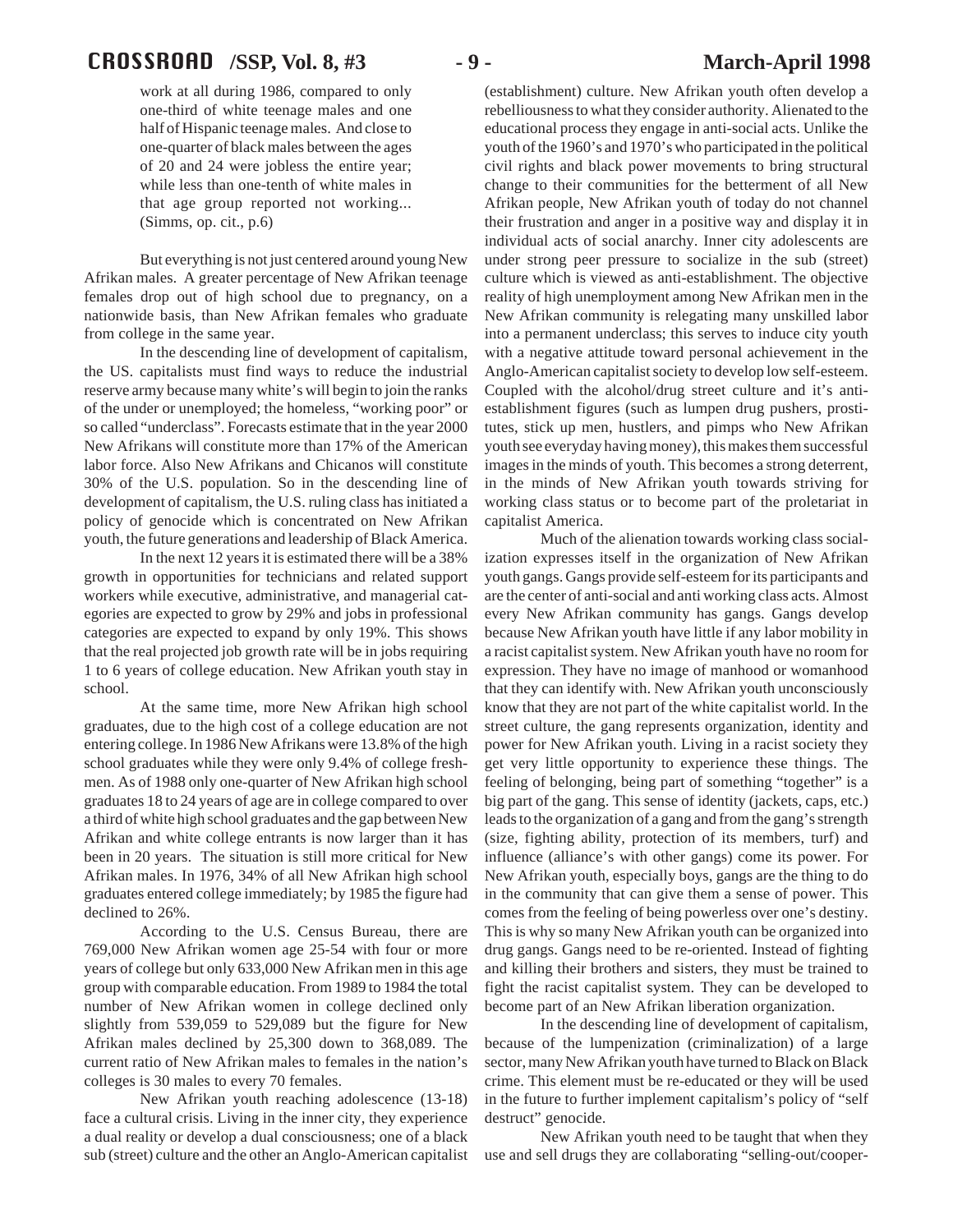# CROSSROAD **/SSP, Vol. 8, #3 - 10 - March-April 1998**

ating" with the U.S. capitalist ruling class plan of genocide against the New Afrikan nation. Therefore, a drug pusher is your local C.I.A. agent (CONTRA - counter-revolutionary) who is destroying the freedom movement. Only by becoming part of the solution - struggling for our self determination, democracy and liberation - will New Afrikan youth be their own liberators.

Because New Afrikan youth have not been taught in school or home of the struggles New Afrikans as a people had to go through to even get where they are now, they are easy victims to street culture.

#### **C. The social psychology of New Afrikan youth**

In the last 25 years the New Afrikan community has suffered from a serious breakdown in its social fiber, the increase in single-parent headed households, mental illness, hypertension, AIDS, drug abuse and teenage pregnancy. Coupled with this is a 50% drop out rate of New Afrikan teenagers from the public school system and an increase in the teenage male homicide (basically - black on black murder) rate from the ages of 14 to 35. What is the cause of this increased alienation and self destructive behavior?

The slogan of "we're going to make it if we try", has been replaced with "do your own thing". The ideological front often neglected by black leadership is one of psychological and cultural imperialism which the state has intensified in the last ten years.

Along with the philosophy of ""pessimism and cynicism" that is rampant in the New Afrikan community; the state has increased its propagation of the "fetish of the commodity" or acquiring capitalist goods through a mass youth "fad" culture where having brand name goods are symbols of achievement of manhood and womanhood and become the new value system.

Psychological (media) imperialism is perpetrated on inner city poverty bound citizens now described as the urban underclass. This propaganda against the so-called underclass helps develop a low level of self esteem, a superficial worship of the rich (watching soap operas all day) and a subculture which fosters the "fetish of being successful in capitalist America", wearing brand name jeans, \$100 tennis shoes and "O-Geeing" (gold chains).

The commercialization of young children and youth (under 19) through TV programs is a form of "psychological genocide" aimed at making "commercial cannon fodder" out of the minds of inner city young people. This psychological genocide (war) must be resisted by developing a productive youth movement based on scientific reality. A counter-culture that is rooted on science will address social reality and apply to social need to survive in, succeed in and transform the capitalist system even if it takes years to do so.

Because inner city youth are faced with the social reality now, living in a deplorable underdeveloped environment (the inner city) while being surrounded by an affluent suburbia — living the contradictions of the urban poor in capitalist America — their philosophy has become one of cynicism and "commodity ' accumulation" (new car, gold

chains, new clothes, fast life style).

Among today's children, one in four is poor, one in seven is at risk of dropping out of school, and one in five is at risk of becoming a teen parent.

Because the U.S. public educational system never responded to the cries for "relevancy" by inner city youth in the 60's and 70's and still propagates a racist imperialist Eurocentric education, inner city youth have come alienated from it and their-literacy rate has rapidly declined.

> For many states the drop-out rate for non-white high school students exceeds 50 percent. Across the United States 3,800 teenagers drop out of school every day... (Manning Marable, "The Uneducated Underclass," Across the Color Line, The Vindicator, May 10 - 24, 1989: Volume 19, Number 8, p. 6.)

Inner city young females respond to this "lack of self relevancy" by dropping out of school, having babies, ending up living off of subsistence, becoming wards of the state, decreasing the potentialities of their offspring's' success, trapped in poverty. Inner city males drop out of school for a full-time "job" without benefits working in the drug market for international crime (CIA narco-imperialism).

Due to the increased alienation and drug abuse many young adults become "socially dis-oriented" and are classified as mentally ill. Mental illness will increase in the descending line of development of capitalism unless the social philosophy of the New Afrikan community ceases to propagate social myth (false race and class consciousness), and begins to deal with social reality (the national liberation movement must become a struggle for socialism if it is to be successful), and deals with the social need to develop a positive New Afrikan personality and moral code based on New Afrikan pride, respect and dignity. New Afrikan people need to be taught of the many mass movements, struggles, personalities, achievements, and the many thousands who died trying to better the condition of New Afrikans. While our heritage goes back to the glorious civilizations of ancient and middle ages Africa, We must be proud of being an Afrikan people, as well.

#### **D. New Afrikan youth need to realize their power**

New Afrikan youth have power they don't realize. New Afrikan youth between the ages of 10 and 25 for the most part are the mobile strata of the New Afrikan working class. What does this mean? The majority of New Afrikan youth have not obtained permanent full-time jobs during these ages and many are still living with their parents or still in school. Therefore they have more mobility than the average brother or sister who is bogged down with raising a family, paying rent or mortgage. New Afrikan youth can use these years allowing them mobility to nurture a ''revolutionary fervor" and to be the catalyst for stimulating new forms of mass action and organization in the black liberation movement.

This can be seen from the history of the 1960's and early 70's when black youth were active shock troops on the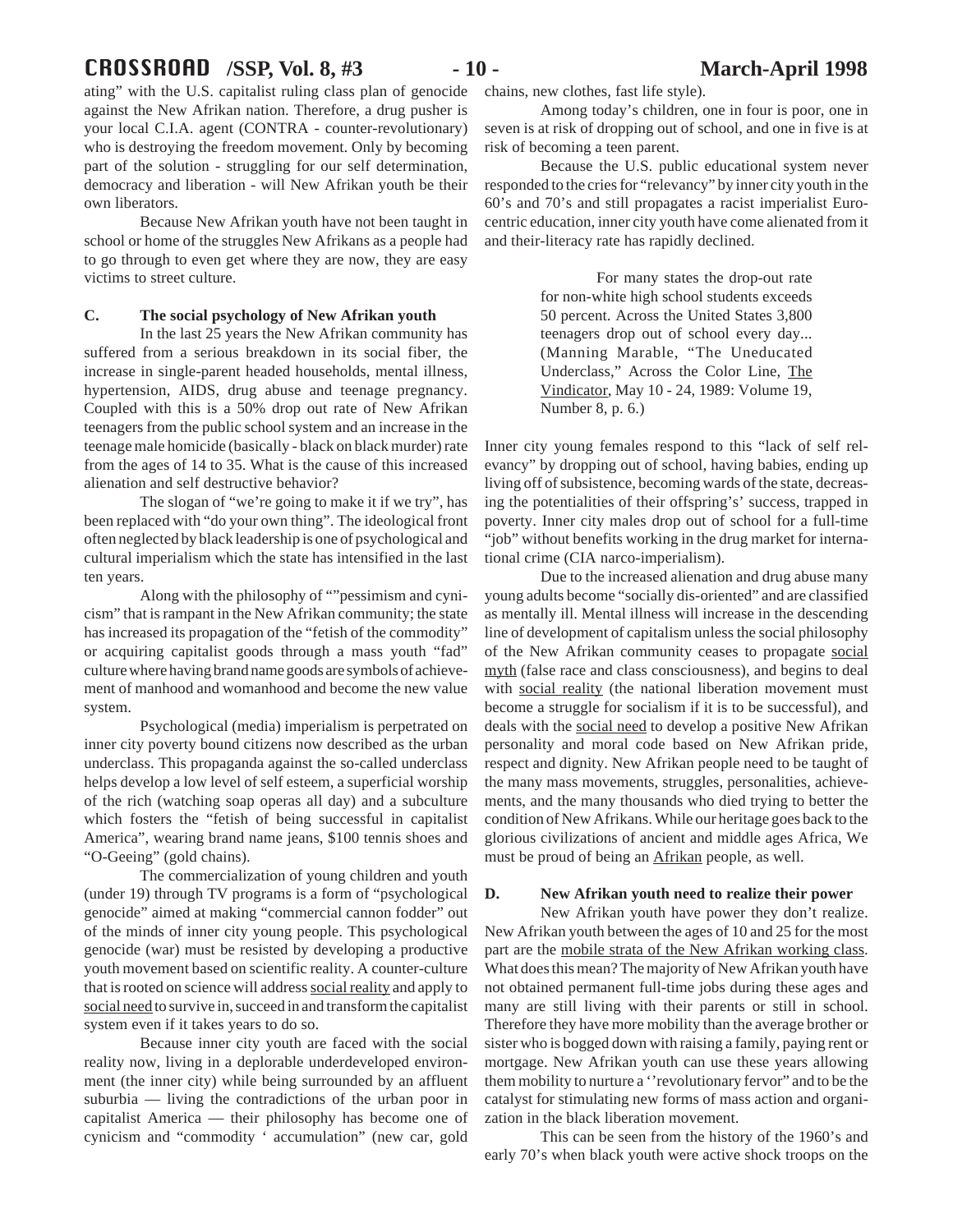# CROSSROAD **/SSP, Vol. 8, #3 - 11 - March-April 1998**

front lines of the civil rights and black power movements. Revolutionary organizations like **SNCC** (Student Nonviolent Coordinating Committee), **RAM** (Revolutionary Action Movement), **BPP** (Black Panther Party) and **LRBW** (League of Revolutionary Black Workers) all had young people as the core of their leadership & membership. It is this power of being a mobile catalyst in the black liberation movement that make a New Afrikan socialist youth movement so important to our people's future. While New Afrikans are inferior in physical number, it is our mass action advancing towards a people's democracy that stimulates all other sectors of American society to move in a progressive direction. In this sense, the New Afrikan people are the weak link or Achilles heel domestically for the U.S. capitalist class, not so much militarily but more so politically, culturally and economically, by the mass trends New Afrikans can set for the American working class.

### *Why should New Afrikans concentrate on organizing black community youth?*

Mahdi in 1962 stated in his "On Mobilization of the Black Community,"

> the organizing of black working class youth should be the primary concern for the black revolutionist because the black working class has the sustained resentment, wrath and frustration toward the present social order, and if properly channeled can revolutionize New Afrika...Within the black working class the youth constitute the most militant and radical element.

Also New Afrikan youth constitute over one half of the population of New Afrika. If a New Afrikan revolutionist talks about the black masses he is talking about the youth. As civil rights demonstrations have shown, black youth are the potential vanguard for the coming socialist revolution. New Afrikan working class youth are forced to be vanguard of the New Afrikan revolution in the following ways:

**1.** They are the most displaced element of the black community from the capitalist system. In other words, the system cannot supply black youth with jobs, a place to stay, etc. It forces them to be mobile forces. When any society forces any element of its population to become a displaced mobile force, that force has great potential for becoming revolutionary.

**2.** The contradictions of the system are more crystallized in black youth than in any other element of the black community. This is due to the historical period that black youth are growing up in. The internal conflict exposing the contradictions of the system, involving them emotionally and physically in conflict with the system, has had more effect on this generation than any other.

**3.** New Afrikan youth have not been effectively "brainwashed" yet. Being of the age of rapid growth of the mind and not firmly embedded in the system, they are the element in the black community more prone for social change. An example of this can be seen by the role black youth played in the revolution of 1967/68.

What can we accomplish by organizing New Afrikan community and New Afrikan college youth? We can accomplish:

**1.** The formation of a New Afrikan Liberation Organization that is capable of waging a successful campaign against the capitalist system.

**2.** Create, ferment and establish necessary conditions for a mass movement towards advanced democracy.

**3.** The organization of a base for mass support of socialist revolutionaries.

**4.** The organization of a political socialist cadre that is capable of conducting a scientific mass struggle from generation to generation.

We can create the ferment, prepare the atmosphere and conditions for revolution by creating a nationwide movement of revolutionary action. In order to be successful this movement would have to be political in nature, well coordinated and well organized. The black revolutionary socialist student movement's role would be to organize such a movement and act as its political vanguard. When referring to political vanguard We mean to interpret for the masses the nature of the system, why and the nature of such a movement. Therefore, the New Afrikan Student Movement's main purpose is to show black youth that the only way to survive in life is to create a revolution in this country.

Such a movement should be geared to causing eventual dislocation of the capitalist system. The purpose of such a movement will be a "national strike". The New Afrikan socialist student movement's role in such a movement would be to organize a nationwide student walkout. Junior high and high school youth would lead the walkout supported by black college youth, which would be in support of a black industrial workers strike.

The New Afrikan student organization should produce a weekly black student newsletter or newspaper to interpret events and affairs for the black student. It must call New Afrikan students to action and educate them about their historical destiny. The historical destiny of the New Afrikan student is to unite with New Afrikan street youth to confront and overthrow the monopoly capitalist class. The historical role of the New Afrikan student, who would constitute the petty bourgeois class, but because the racist nature of white America cannot allow them to obtain power as a class and develop itself, is to destroy the racist capitalist system. The New Afrikan student represents the final stage of New Afrika's development as an oppressed nation. Similarities can be seen between Afro-America and other oppressed peoples of Africa, Asia and Latin America. We can see in all these countries that the potential petty bourgeoisie of the oppressed developed a revolutionary consciousness. So be it in the racist usa. It took the field slave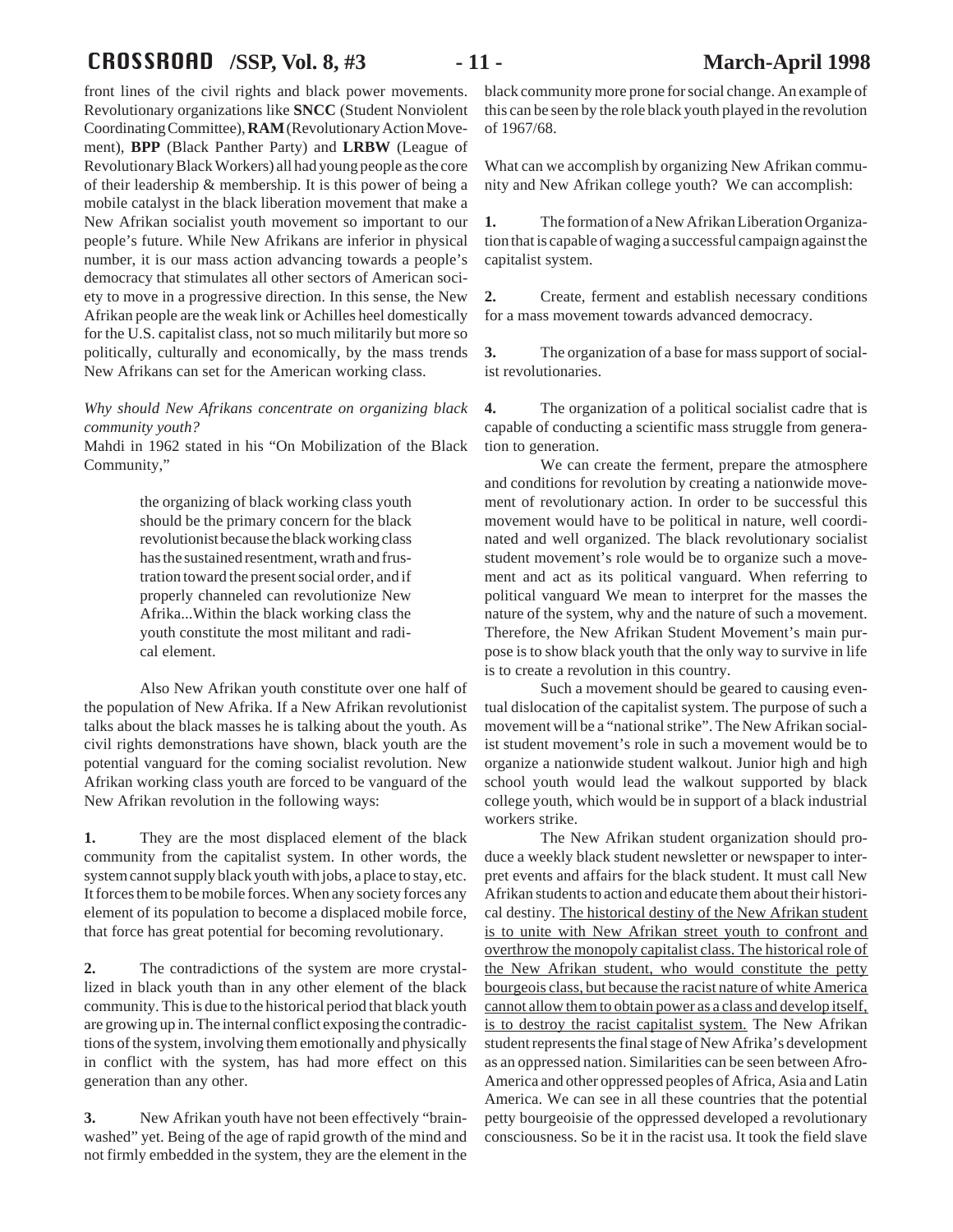# CROSSROAD **/SSP, Vol. 8, #3 - 12 - March-April 1998**

approximately a hundred years to produce a generation that was capable of becoming petty bourgeois. Because this generation can't enter into its position of being petty bourgeois in the system, being oppressed and constantly attacked for just being black, leaves them only one alternative: revolution.

The form of the movement of a new type, one built on collective leadership whose ideology is scientific socialism, should be to resist United States racist policies both at home and abroad, and to organize a New Afrikan liberation organization inside the racist U.S.A. to wage a protracted mass political struggle for self determination and reparations.

## *The objectives of an anti-imperialist New Afrikan student movement:*

The first objective of a anti-imperialist New Afrikan student movement should be to challenge the bourgeois values and aspirations of the New Afrikan student. The New Afrikan student movement must provide Afrikans with an alternative, which would be world socialist revolution/national liberation of New Afrika, the end of exploitation of [people by people] and the re-establishment of the humane society with universal order.

On the Negro college campuses the New Afrikan student movement should attempt to develop power and influence among students. Being underground in nature, much influence can be gained through the movement's weekly publication and constant saturation of the campuses with revolutionary material. Next would be the organization of discussion groups on campus. The campus structure should be seen and studied as a duplicate of the oppressors system. The Negro college - being an instrument of the state - plays a reactionary role in relation to revolution and its structure should be seen as such. Being revolutionaries, We must utilize all positive factors that may exist, though student government should be the key target for the movement. The student government, though usually having little power, especially on Negro campuses, is still the official center of student activity. Gaining control of student government should be the key target for the movement. By gaining control of student government and fighting for student rights, the movement's influence can develop and grow. The second primary target should be the freshman and sophomore classes. The freshman and sophomore classes usually aren't so imbedded with bourgeois values and freakism, and can be influenced easier than the juniors and seniors, who are concerned with surviving and just graduating. Senior students interests usually become more tied to the system since they are concerned with making it on the job market. The purpose of this is to build a permanent revolutionary machine on campus.

Finally, attempt to gain influence and control over the sororities and fraternities. Fraternities and sororities are very hard to crack, because their values are usually caught up in the "hip society". Discussion groups should be established, both formal and informal. Orientation towards the end of the school year should be given as to what projects and groups the New Afrikan student can work with in his/her community. The New Afrikan Student Movement would operate differently in dif-

ferent areas. In urban communities, the black student movement's main concern would be the organization of black ghetto youth. This can be done through liberation schools, black history clubs, black tutorial projects, athletic clubs and protective associations, etc. Black history programs should be established to instill pride and to combat daily brainwashing by the oppressor. New Student Groups located on a "Negro" college campus main concern will be to utilize and transform the "hip society". Why? Because from the hip society comes a generation of freaks. If We control the hip society it will produce revolutionary New Afrikan scientific socialists instead of freaks. What is the hip society?

### *The Hip Society*

The hip society is a result of conditioning and of the frustrated hope that the American dream is true. The hip society transcends all class barriers among blacks and has its own social values and norms. The hip society is developed from frustration of not being able to do anything about one's condition and acts as a release from daily pressures. The hip society is built around a skewed concept of manhood and womanhood. This concept of manhood and womanhood comes from feeling

a lack of security, identity and alienation. The man who can make the most women dress the best and maintain his "cool" is considered among his peers to be a hero. The woman who can jilt a cat and it not mean anything to her, get the most noses open and climb the ladder with prestige men is supposed to be into something. The women play, but



usually they are looking for a husband...

The hip society is a hedonistic society...it is built on extreme pleasure-seeking in order to forget about the reality of the contradiction the New Afrikan student must face. By constantly challenging the values of the hip society and replacing them with the values of a revolutionary society, the contradictions of the system will be forced to crystallize. The New Afrikan student movement's key role in agitation on the Negro campus is to educate New Afrikan students about their historical role and destiny.

#### *What is the historical role of the New Afrikan student?*

The historical role of the New Afrikan student is to develop into the revolutionary intelligentsia capable of leading New Afrika to true liberation. Why? A social revolution cannot develop until all means of legal protest have been exhausted and the image and faith in bourgeois democracy is destroyed. It was not until New Afrika could develop a generation capable of being on top in the system by standards set forth by the system, that the contradictions of the system could polarize. In other words, We now have a whole generation with doctorates, masters and bachelor degrees who are qualified for the highest positions in government, industry, advertising, banking, etc...but usually they must settle for teaching jobs because of the color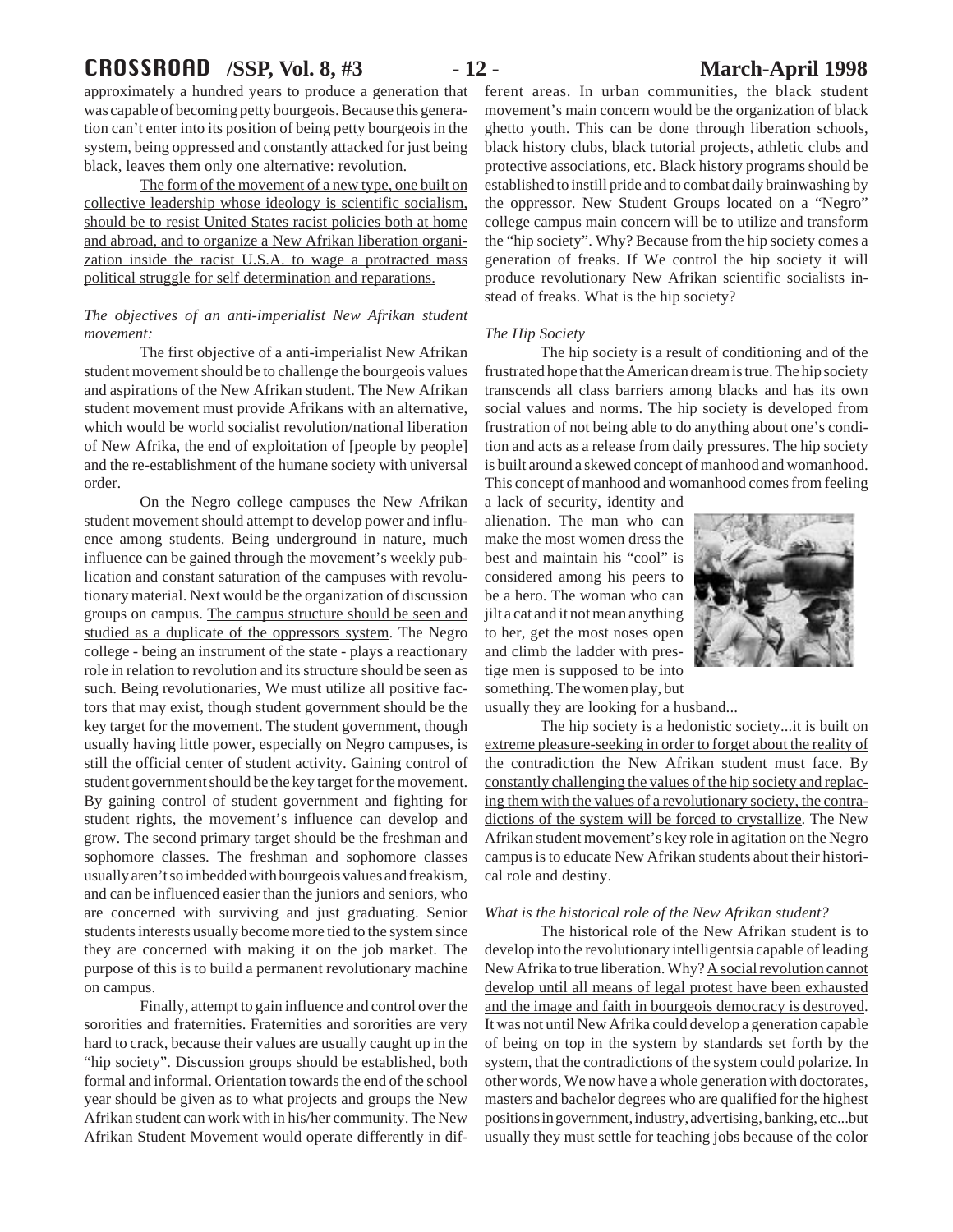of their skin. It was not until this happened that the system could provide New Afrikan youth with only one alternative, national liberation through socialist revolution.

### The nature of New Afrikan/Scientific Socialist Student Movement Cadres:

The role of the New Afrikan student movement would be to politicize New Afrikan community youth. Political education should be a major goal of its program coordinating with the movement of revolutionary action.

In order for a New Afrikan student movement to be effective, its members must be well read in revolutionary socialist literature. They should know the nature of class and classless societies, imperialism, capitalism, racism, fascism and the nature of the international revolution. If you don't know the nature of the enemy, you stand less chance of defeating the enemy. Only an organization of New Afrikan youth that understands this can be part of the vanguard of the socialist revolution. For such an organization will have the responsibility of thousands, millions of lives in their hands.

### **E. Identify with past New Afrikan student movements**

It is important for New Afrikan students to identify with past New Afrikan student movements, particularly the 1960's. The present reality is the result of what was accomplished and We have failed to grasp this. In the words of African revolutionary Amilcar Cabral, the struggle continues from generation to generation. The mantel for aggressive revolutionary activity usually ranges from 15 to 35. These are the generations that have the vitality of youth. One of the several weaknesses of the student movements of the 60's was the failure to build a mass cadre New Afrikan organization that had a serious youth section. We failed to recruit and train revolutionary successors 8 to 15 years old. As We became older, so did the movement and organizations. The other thing the student movement failed to clearly grasp and educate people around was objective and how to achieve the objective. For a certain period the objective was civil (national democratic) rights but how to achieve it was not clear. The objective in this period must be clear: "economic democracy" which can only be achieved through socialism.

Another weakness was limited vision. We felt self determination was right around the corner. We failed to have the concept of protracted struggle. Organizing the masses is a tremendous undertaking and requires great patience and strategy. The development of national consciousness is a long and difficult process depending on the traditions and stages of social development of peoples. The development of class consciousness seems to be just as long a process. The previous student movement failed to project a vision of working for the forthcoming generations.

> ...the strategy of revolution requires the escalation of demands and actions, stage by stage, in conflict with the enemy, utilizing the whip of the counter-revolution to deepen the conflict and to drive the revolution for

ward, without stopping at the most extreme actions required to win. (James Boggs, Racism and the Class Struggle, New York: Monthly Review Press, 1970, p. 114.)

The other aspect which was a severe weakness on the part of progressives was the question of independent and continuous finances. Social movements have used various means of obtaining finances to function. What has been consistent is the drive to establish an independent political economy for the different movements. Every movement striving for power must have its own economic power base, its own means of sustaining itself - political economy.

#### **F. New Afrikan Youth taking control of their destiny**

New Afrikan youth (being 10 million strong) need to become part of the vanguard activists of the liberation movement. New Afrikan youth should resurrect the slogan of "Academic Excellence and Social Responsibility". The drive of New Afrikan youth should be to excel in science and mathematics and to re-educate themselves in the social sciences, to adopt a New Afrikan-responsible life style and to build a noncompromising "no-sell out", scientific activist leadership.

New Afrikan youth should reactivate the struggle for democracy and self-determination by starting mass demonstrations and a mass movement for reparations on the 30th anniversary of the sit-in movement, February 1, 1990. Demanding that the U.S. government pay New Afrikans at least 4 trillion for back pay. Youth should demand homes for the homeless, the passing of the Jesse Gray Housing Bill, the allocation of pension funds to rebuild the inner cities, proportional political economy representation of New Afrikans in every level of government and jobs according to their population numbers, and an end to economic inequality. They should demand that a section be written into the U.S. constitution which says that every citizen be guaranteed the right to a job, a worker's Bill of Rights, a 32-hour week with 40 hours pay, that the practice of racism be made a felony, and the right of all citizens to a free university education.

### **G. Our oppressors blame the victims instead of the system**

The capitalist media is blaming the drug traffic and crime associated with it on New Afrikan youth and the unemployed now called the underclass. The system has been blaming the victims, the poor of America, rather than blaming the capitalist class. The only alternative New Afrikan youth have at this time in trying for a more egalitarian system is by working with the progressive wing of the democratic party and building an independent socialist people's party.

### *Muhammad Ahmed*

reprinted from **CROSSROAD**, Vol. 2 #4, (December 1989)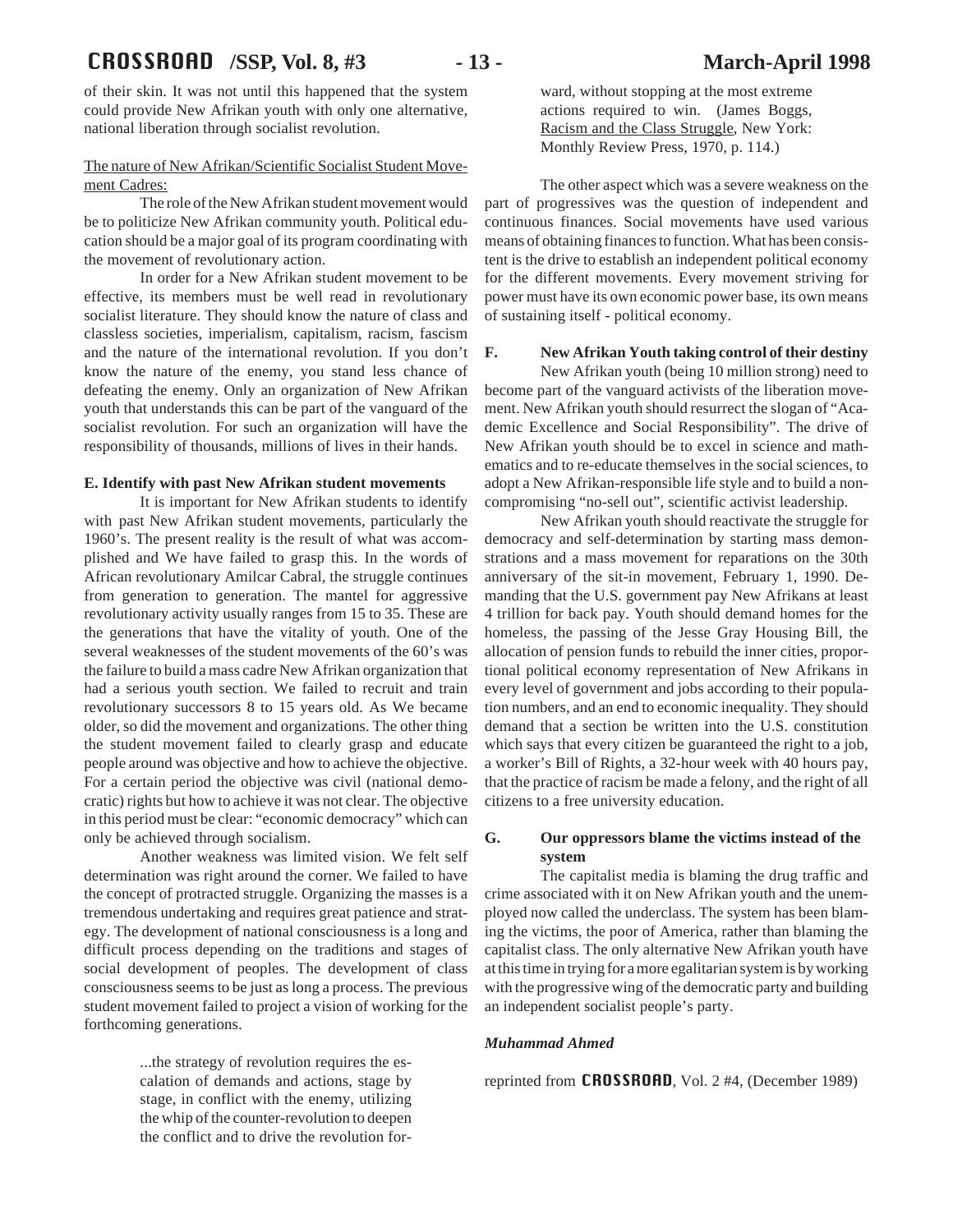# CROSSROAD **/SSP, Vol. 8, #3 - 14 - March-April 1998**



**A CALL TO REFLECTION-A CALL TO ACTION** 1998: **A Praxis on Colonialism** 

The Case of the Mexicans and Puerto Ricans -**Two People, One Destiny** 



**1998** marks two infamous anniversaries for the two largest Latino groups in what is called the United States; for Mexicans, 150 years since the signing of the Treaty of Guadalupe Hidalgo, and for Puerto Ricans, 100 years since the US invasion of their island.

On February 2, 1848, the Treaty of Guadalupe Hidalgo was signed; a humiliated and defeated Mexico accepted the Rio Grande as the border with Texas and ceded California, Nevada, New Mexico and parts of Colorado, Arizona and Utah to the United States. Thus the jewel on the crown of the expansionist and imperial design known as Manifest Destiny was set in place. The country which, in 1776, had declared itself independent from colonial domination, had now become the world's major colo-

nizer. The treaty of Guadalupe Hidalgo, like all treaties which the United States had entered into with Native Americans, was not to be enforced as far as the native inhabitants were concerned; as the great Puerto Rican Nationalist, Pedro Albizu Campos would say, **"the United States wants the cage but not the bird."** This sentiment echoed the words of the Mexican diplomat manuel Crescion Regon, who at the time of the signing of the Treaty said: **"...our race, our unfortunate people will have to wander in search of hospitality in a strange land, only to be ejected later. Descendants of the Indians that we are, the North Americans hate us, their spokesperson deprecates us, even if they recognize the justice of our cause, they consider us unworthy to form with them one nation and one society, they clearly manifest that their future expansion begins with the territory that they took from us and pushing (sic) aside our citizens who inhabit the land."**

While the Treaty was lofty in its promises for the Mexican people in the occupied area, guaranteeing them "the enjoyment of all the rights of citizens of United States," the stark reality was another. Through all kinds of machinations legal and illegal — Mexicans became citizens without any language prerequisite; in other words, Mexicans became citizens of the US through an international treaty which superseded national law. As they were not required to have any knowledge of the English language, at that very moment the US legally became a bilingual country: English and Spanish. If these new citizens were to enjoy the blessings of the constitution, the US had to become an English and Spanish speaking country. Yet the promise was never kept; instead through poll

taxes and local laws requiring English literacy, Mexicans were totally disenfranchised from the body politic.

Thus began the Mexican sojourn into internal colonialism. Mexicans were now to be excluded from the civil society. The usual pattern of US federalism was initiated, i.e. the incorporation of the land by the settlers and the exclusion of the native inhabitants. It should be noted that no state has entered the Union since the adoption of the Constitution at the initiative of the native inhabitants of the territory. Instead, it has been the settlers who have petitioned for incorporation. A perfect example of this occurred in the cases of Hawaii and Alaska. By the time of incorporation, the native population had been reduced to an insignificant percentage.

Mexicans, on the other side of the US-imposed border, never recognized it as a legal border. As a matter of fact, in 1922, a report to the US Secretary of Labor reads: **"The psychology of the average Mexican unskilled worker from Mexico is that when he enters in any manner into the United States that he is only paying a visit to an unknown portion of his own country. He is independent and does not consider he is an immigrant alien, but rather in what is termed the United States by right of birth and possession, the country of his forebears, the territory acquired after the War of 1846 and the territory subsequently ceded in 1854 known as the Gadsen Purchase. To him there is no real or imaginary line."**

It is clear that historically Mexicans have denied the existence of the border; they don't see themselves as coming illegally into the US, for it is the US that crossed the border illegally into Mexico. The recent anti-Mexican hysteria in this country, embodied in the passage of Proposition 187 in California, is an acknowledgement of this reality by sectors of the establishment. In other words, it is clear to the Pete Wilsons of this country that a "Mexican Problem" exists. Their answer to the "Mexican Problem" is to deport them, to construct the "Tortilla Curtain." These efforts are to no avail. There is a historical problem created 150 years ago which needs to be resolved and no racist legislation, no tortilla curtain, no militarization of the so-called border, no attacks on bilingual education, no attempts to set back the clock on representation by the challenging of congressional districts, no moves to continue to seize Mexican's natural wealth as evidenced by NAFTA at the expense of the indigenous and popular masses of Mexico, can stave off the final solution: a Mexican Solution to the Mexican National Question.

For the past 150 years, Mexicans on both sides of the so-called border have resisted and attempted to come up with a Mexican solution from the earliest resistance of Father Jose Martinez, Tiburicio Vazquez and Las Gorras Blancas, to efforts by LULAC, Mexican Newspapers, and the Pachucos, to the Chicano/Mexicano movements of the past decades. All these efforts have cost the Mexican people. Despite imprisonment, lynchings, exile and danger to their lives, this resistence has been kept alive through the dangerous memories transmitted from generation to generation.

Just as there is no solution to the 150 year-old "Mexican Problem" that is not a Mexican solution, there is no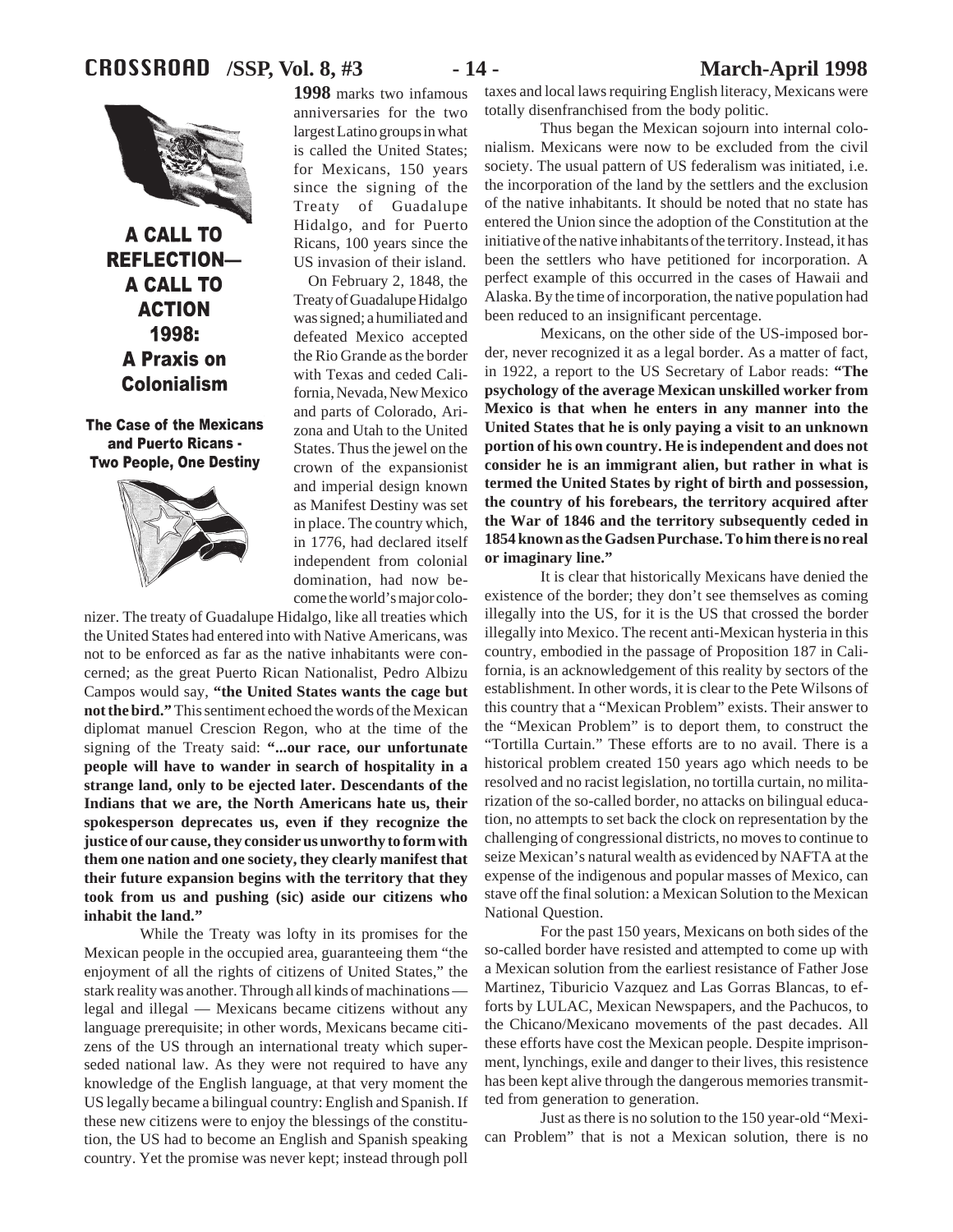# CROSSROAD **/SSP, Vol. 8, #3 - 15 - March-April 1998**

a Puerto Rican solution.

On July 25, 1898, Nelson Miles invaded the island of Puerto Rico through the southern port of Guanica. Ever since then, Puerto Rico has been designated by the US Supreme Court as an area "belonging to, but not part of, the US." In other words, Puerto Rico has been a possession of the United States, literally a non-incorporated territory. As a result of the adoption of the Jones Act, Puerto Ricans were made US citizens in 1917, and, like Mexicans in 1848, were not required to possess prior knowledge of English as a prerequisite for US citizenship. For Puerto Ricans on the island it has meant nothing more than they had to pay the highest tax exacted from any human being — a blood tax. Puerto Ricans now had the "right" to fight in US wars but had no right to representation. Remember the slogan that inspired and fueled the revolution of 1776: taxation without representation is tyranny.

For 100 years, Puerto Ricans have never been consulted as to their political status. Even though the structure of the island's government has undergone a series of reform efforts from the Foraker Act of 1900, to the Jones Act of 1917, to Law 600 in 1950, and finally to the creation of the ELA (Free Associated State) in 1952, the question of the sovereignty of Puerto Rico is in the hands of the US Congress. According to the Treaty of Paris of December 10, 1898, the US congress is the only entity which can decide the political fate of Puerto Rcio.

While every attempt has been made to de-nationalize and de-"Puerto Ricanize" Puerto Rico, Puerto Ricans have resisted. Puerto Rican resistance has taken many forms, from direct political action, to cultural resistance and civil disobedience. For their resistance, like Mexicans, Puerto Ricans have had to pay a very heavy price, including massacres, bombings, imprisonment and assassination of their people. This repression is exemplified by the fact that today in US prisons there are 15 Puerto Rican men and women serving disproportionate sentences for their activities on behalf of Puerto Rico's right to be a free and independent nation, to actualize themselves as a free people.

In this year that marks 100 years of colonialism for Puerto Ricans and 150 years for Mexicans, we are calling upon all our Latino brothers and sisters to join us in a praxis on colonialism, to reflect upon these long years of mental, physical, cultural and psychological imposition of colonialism, as well as the cultures of resistance which have continually fought against it.

We are calling upon you to let your creative juices flow, whether you are a cultural worker (poets, musicians, journalists, graphic artists, muralists, dramatists), teachers or lawyers, engineers or doctors; children in the streets, women at work, or youth in schools. Paint murals, write poetry, write and direct plays, create videos; hold teach-ins; whatever you do, organize in the name of anti-colonial resistance, keeping in mind these questions: What have these many years of colonialism meant to you? What does it mean for our future? How are issues of the attacks on immigrants (i.e., Proposition 187), gentrification, criminalization of youth, criminal injustice, the

solution to the 100 year-old "Puerto Rican Problem" that is not National Question, political prisoners, police brutality interrelated with this reality?

> With this in mind, we are convening two alternating all day brainstorming sessions in Chicago's active Latino communities...During these sessions, we will participate in discussions and focus groups about different issues affecting the Mexican and Puerto Rican communities. As a result of these discussions, we will draw up a framework to build for the following activities:

> • **Jericho '98:** a mobilization to Washington DC on March 27, 1998 to demand the release of all Political Prisoners in US prisons.

> • **Puerto Rico 98: No to the Colony: Freedom for the Puerto Rican Political Prisoners**; a mobilization to Washington DC on July 25, 1998, coinciding with a massive concentration in Guanica, Puerto Rico, to protest 100 years of US colonialism in Puerto Rico and demand the release of Puerto Rican Political Prisoners.

> • **A Day Without Latinos: October 12, 1998**; 150 Years and the Treaty of Guadalupe Hidalgo: A People Without Borders; and, a National Day of Reflection and Action in all US cities with sizable Latino populations.

### **FOR MORE INFORMATION, CONTACT:**

Emma Lozano at Centro Sin Fronteras at 773/772.8383 Alejandro Luis Molina at the Puerto Rican Cultural Center at 773/342.8023

Julio Villegas at the ChiTown-LowDown at 773/588.0145



**"bogarding" indigenous land**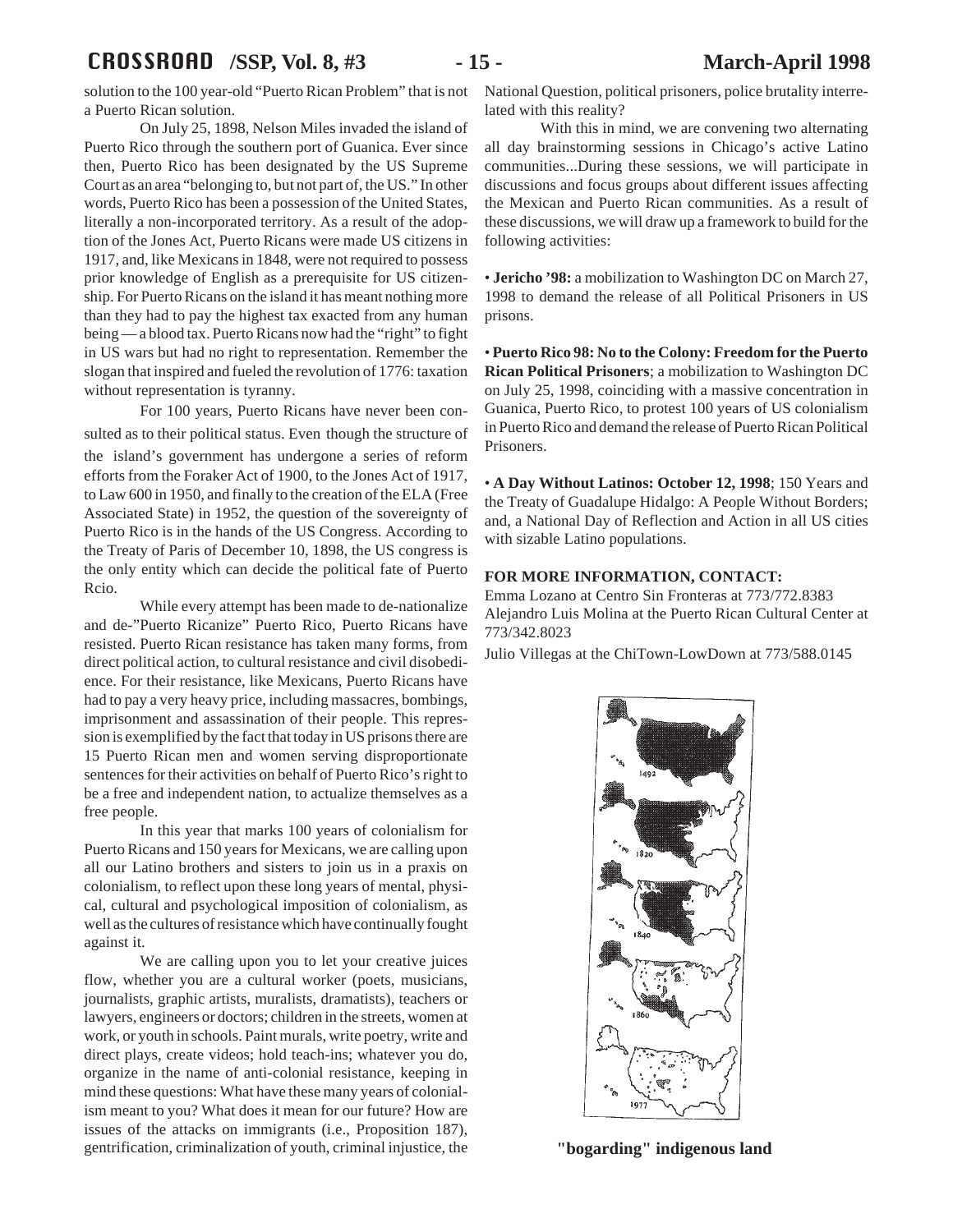# CROSSROAD **/SSP, Vol. 8, #3 - 16 - March-April 1998** CROSSROAD Support Network News & Updates

• We have a New Address! **3420 West**

**63rd Street, Chicago IL 60629**; Voice/FAX: 773-737-8679; e-mail: crsn@aol.com • **Richard Mafundi Lake** has been moved to another prison. Write to: Richard Mafundi Lake, #07992; 1000 St. Clair Road, #G4-C-132; Springville, AL 35146- 5582 • We send out condolences to Comrad-Brother **Masai Ehehosi** on the loss of his sister • Congratulations to **Antonio Camacho Negron**, a Puerto Rican patriot, on his recent release from prison after 11 years in u.s. federal prisons. • Comrad-Brother **Sekou Kambui** (Say-koo Kam-boo-

ee) was given a three-year 'hit' at his December parole hearing. Write to: Sekou Kambui Defense/Support Committee, 827 G. Tyler Circle, Hoover, AL 35226 for more information • Comrad-Brother **Sundiata Acoli** (Soon-dee-ahh-tah Ahh-koh-lee) turned sixty-one on January 14, 1998. In 1994, he was given a twenty-year 'hit' at his parole hearing. Please write letters of support to the judges who are hearing the appeal to void the twenty-year 'hit', and demand an immediate release for Sundiata. Write to: Judge Long/Judge Cliff, Superior Court of New Jersey, Appellate Division, CN-006, Trenton, NJ 08625 (refer to *Squire, #39794-066)*; donations of \$ or stamps may be sent to: SAFC, P.O. Box 5539, Harlem, NY 10027 • We welcome the formation of CRSN-South (1066 R.D. Abernathy Blvd, SW, Box 232, Atlanta, GA 30310; 404-820-6809; FAX: 404-589-9541; crsnsouth@hotmail.com) • Comrad-Brother **Sekou Odinga** (*Burns, #05228-054*) has been placed in total isolation at USP Lompoc. He gets no exercise or recreation, no pen or paper, no reading material (except for the Koran), no visits, no phone calls. According to the **December 12 Movement** (D12m@aol.com)**,** "the order securing Sekou states **NO HUMAN CONTACT!!!**" In this context, We should take note of an article which appears in the February 1998 issue of *Prison Legal News*, Bureau of Prisons Gag Rule Enacted (p. 3). The article states "...the new rules allow the Federal Government to target BOP prisoners who are deemed to present a threat to "National Security" for the purpose of eliminating the ability of those prisoners to communicate with the outside world..." The article further quotes section 501.2 (in part) as follows: "...These special administrative measures ordinarily may include housing the inmate in administrative detention and/or limiting certain privileges, including, but not limited to, correspondence, visiting, interviews with representatives of the news media, and use of the telephone, as is reasonably necessary to prevent the disclosure of classified information." Please write letters of protest to: Michael Adam, Warden USP Lompoc, 3901 Klein Blvd, Lompoc Ca 93436 [805-735-2771; FAX: 805-736-6959]; Attorney General Janet Reno, Dept. of Justice, 18th & Constitution, NW Washington, DC 20530 [202-514-2000; FAX: 202-514-4371]; Kathleen Hawk, Director - Bureau of Prisons, 320 1st Street, NW Washington, DC 20534; [202-307-3250; FAX: 202- 514-6878]. Demand that Sekou be returned to general population!• Comrade **Dan Pens**, editor of *Prison Legal News*, recently received a fourteen-year 'hit' at his own parole hearing... • **Standing Deer** (a/ k/a Robert Wilson, #640289, Estelle Unit, Huntsville, TX 77340), a 65 year-old Native political prisoner, is a brother who has spent many years paying for his refusal to participate in a U.S. government conspiracy to murder **Leonard Peltier** at Marion USP. He has been a staunch and well-known advocate for the rights of Native and all prisoners. Standing Deer now has quite a few medical problems. We

would like for you to contact prison authorities to request that

Standing Deer be put into the Geriatric Unit of the prison. Letters should be sent to: Warden Figueroa, Estelle Unit; phone: 409-291- 4200; FAX: 409-295-5407. Please send copies of any letters to: Robert Vincent, Medical Director (Estelle Unit); Dr. Dickerson (Standing Deer's physician; Wayne Scott, P.O. Box 99, Huntsville, TX 77342; and Anna Standing Deer Wilson, P.O. Box 690, Mohegan Lake, NY 10547 • We received a press release regarding Comrad-Brother **Russell "Maroon" Shoats**. Look for his biography, The Making of a Political Prisoner, from *Truth Message Literary Works, 5336 Columbia Ave, Philadelphia PA 19131* to be released soon. Shoats has spent the last 24 years in prison for the death of a policeman in a case known as the "Philly 5." Although tortured through sensory and perceptual deprivation, Maroon remains a committed New Afrikan Freedom Fighter who will not rest until the New Afrikan peoples are free from oppression and have become a free and self-governing nation. In his efforts to become liberated from the prison system, Shoats was adamant about not harming people. In fact, he was praised for avoiding the death of John Rollison, a guard who told the *Scranton Times*, "if it wasn't for Shoats I would be a dead man right now" (Philadelphia Daily News, 8/1/80). For more information, contact Shofam Corporation c/o S. Shoatz, P.O. Box 1685, Manhattanville, NY 10027 • We received a copy of a new pamphlet from Comrad-Brother **Abdul Shakur**, entitled Poverty, Prisons, & Crime. All proceeds from sales of the pamphlet will go to the **Ruchell Magee Defense Fund.** Send \$3 to RMDF, P.O. Box 8306, South Bend IN 46660-8306; e-mail: mathiel@michiana.org • In view of successful organizing by Chicago-based Puerto Rican independence activists, the FBI has targeted the **Puerto Rican Cultural Center** (PRCC) throughout the 1980s and the 1990s for COINTELPRO destabilization. In addition to intensive surveillance of PRCC activists, the FBI has consistently attempted to discredit the work of the PRCC by disseminating to the public the misinformation that the PRCC is essentialy a "terrorist" operation run by the FALN. In 1983, the FBI raided the building of the PRCC's alternative high school, destroying much of the school's property, under the guise that the FBI was searching for evidence that would substantiate the link between the PRCC and the FALN. The FBI failed to find any evidence and later issued an offical apology. Of course, the apology was insincere. Currently, the attack continues; in early 1997, the local Puerto Rican community was being flooded with a well-funded publication — "*El Pito" —* whose central goal was to discredit the PRCC through personal and political slander. Soon after, the FBI and Illinois State Police began issuing subpoenas to PRCC activists in reference to a Dec. 10, 1992 bombing in Chicago that the FBI was attempting to link to the PRCC. In brief, it appears that an *agent provocateur* had been working at the center! **Rafael Marrero** is turning out to be a key witness in the assault on the PRCC. For more information on how you can help, contact Friends of the PRCC*,* 773-342-8022 (also, see story pps 13-14) • 111 death row prisoners, including **Mumia Abu-Jamal**, are on a hunger strike to protest the latest SCI Greene (Waynesburg, PA) changes to Capital Case Practices. Please call, write, e-mail and fax prison officials and Dept of Corrections with your protests. Contact Martin F. Horn, Secretary - Commisioner, PA Dept of Corrections, 2520 Lisburn Road, P.O. Box 598, Camp Hill, PA 17001-0598; 717-975-4859; FAX: 717-977-0132 • In Cleveland, OH, the number of homeless vendors selling the street paper there, *Homeless Grapevine*, has dropped in the last month from 40 to eight. This has happened because the city of Cleveland has began to enforce a law which requires *Homeless Grapevine* vendors to buy a \$50 license in order to sell the paper...32 vendors, who once had a job, are now back on the street — begging, or hustling, or robbing, or maybe sleeping under a bridge, waiting to die. For more information, contact